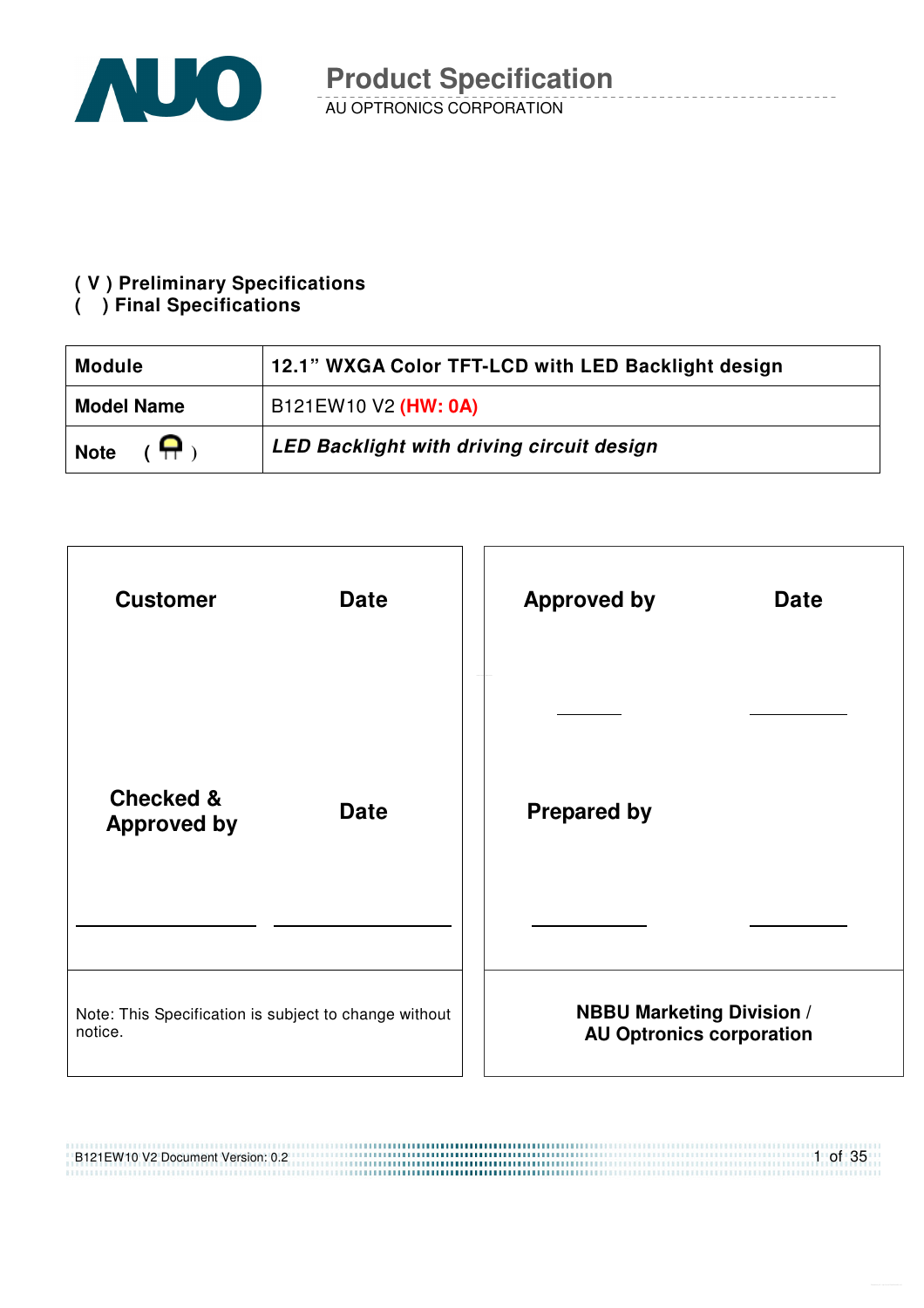

# **Contents**

| 9.2 Shock Test Spec:. |  |
|-----------------------|--|
|                       |  |
|                       |  |
|                       |  |
|                       |  |
|                       |  |
|                       |  |
|                       |  |
|                       |  |

| B121EW10 V2 Document Version: 0.2 | 2 of 35 |
|-----------------------------------|---------|
|                                   |         |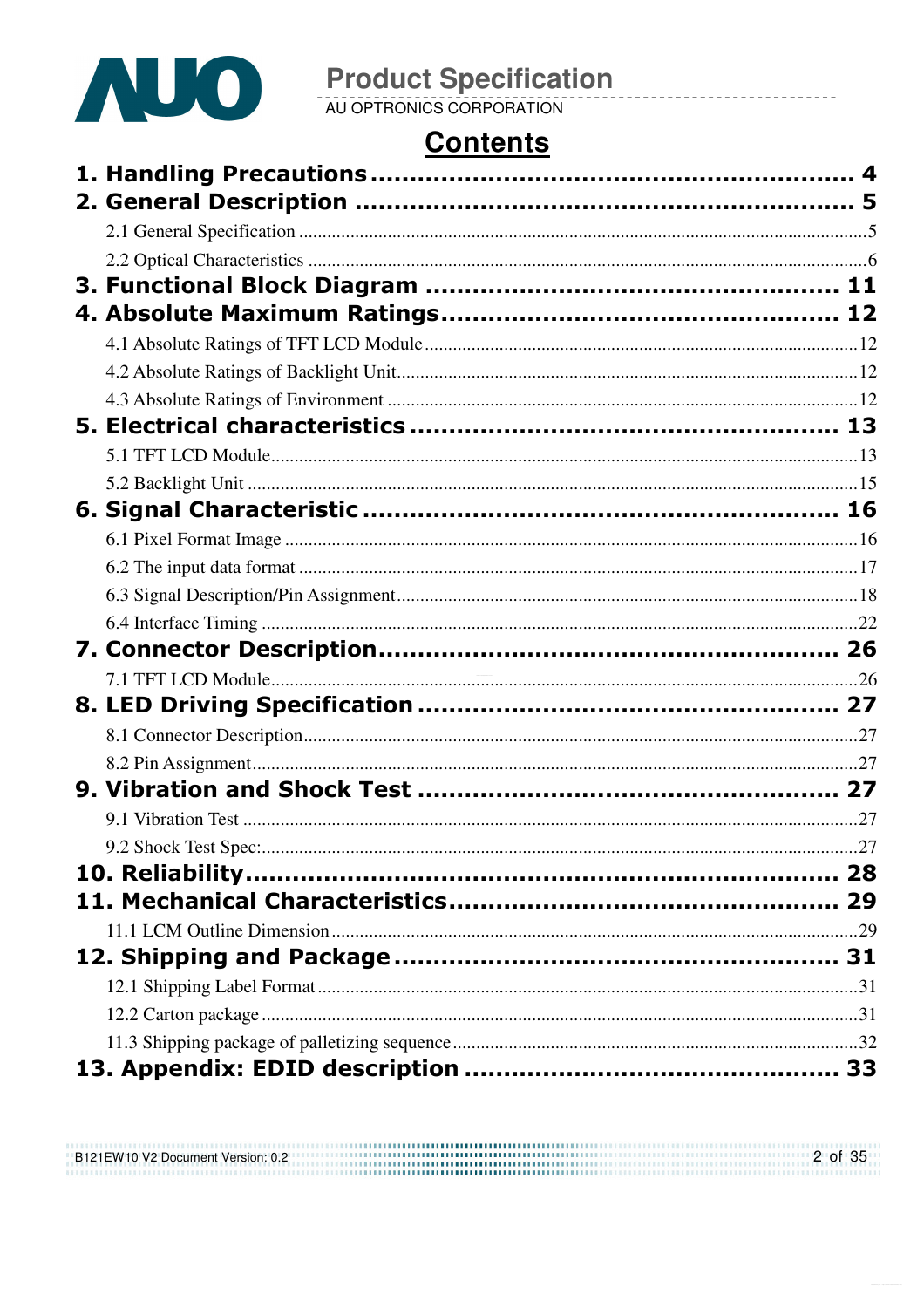

AU OPTRONICS CORPORATION

# **Record of Revision**

| <b>Version and Date</b> |            | Page            | Old description                     | <b>New Description</b>                                                               | Remark |
|-------------------------|------------|-----------------|-------------------------------------|--------------------------------------------------------------------------------------|--------|
| 10.1                    | 2008/06/10 | All             | lFirst Edition for Customer         |                                                                                      |        |
| 0.2                     | 2008/6/23  | 5               | Module Thickness 3.5mm max.         | Module Thickness modified to<br>$3.65$ mm max.                                       |        |
|                         |            | 5               | Module weight 250g max              | Module weight 260g max.                                                              |        |
|                         |            | 29,30,<br>31,32 | Module 2D Drawing                   | (1) Modified CN location & Module<br>thickness.<br>(2) PCBA component limited height |        |
| 0.3                     | 2008/11/14 | 5               | B141EW05 V0                         | B <sub>121</sub> EW <sub>10</sub> V <sub>2</sub>                                     |        |
|                         |            | 6               | <b>Chromaticity Coodinates: TBD</b> | <b>Chromaticity Coodinates: fill in Spec</b>                                         |        |
|                         |            | 15              | <b>LED Power consumption: 4W</b>    | LED Power consumption: 2.856W                                                        |        |
|                         |            |                 |                                     |                                                                                      |        |
|                         |            |                 |                                     |                                                                                      |        |

| B121EW10 V2 Document Version: 0.2 | 3 of 35 |
|-----------------------------------|---------|
|                                   |         |
|                                   |         |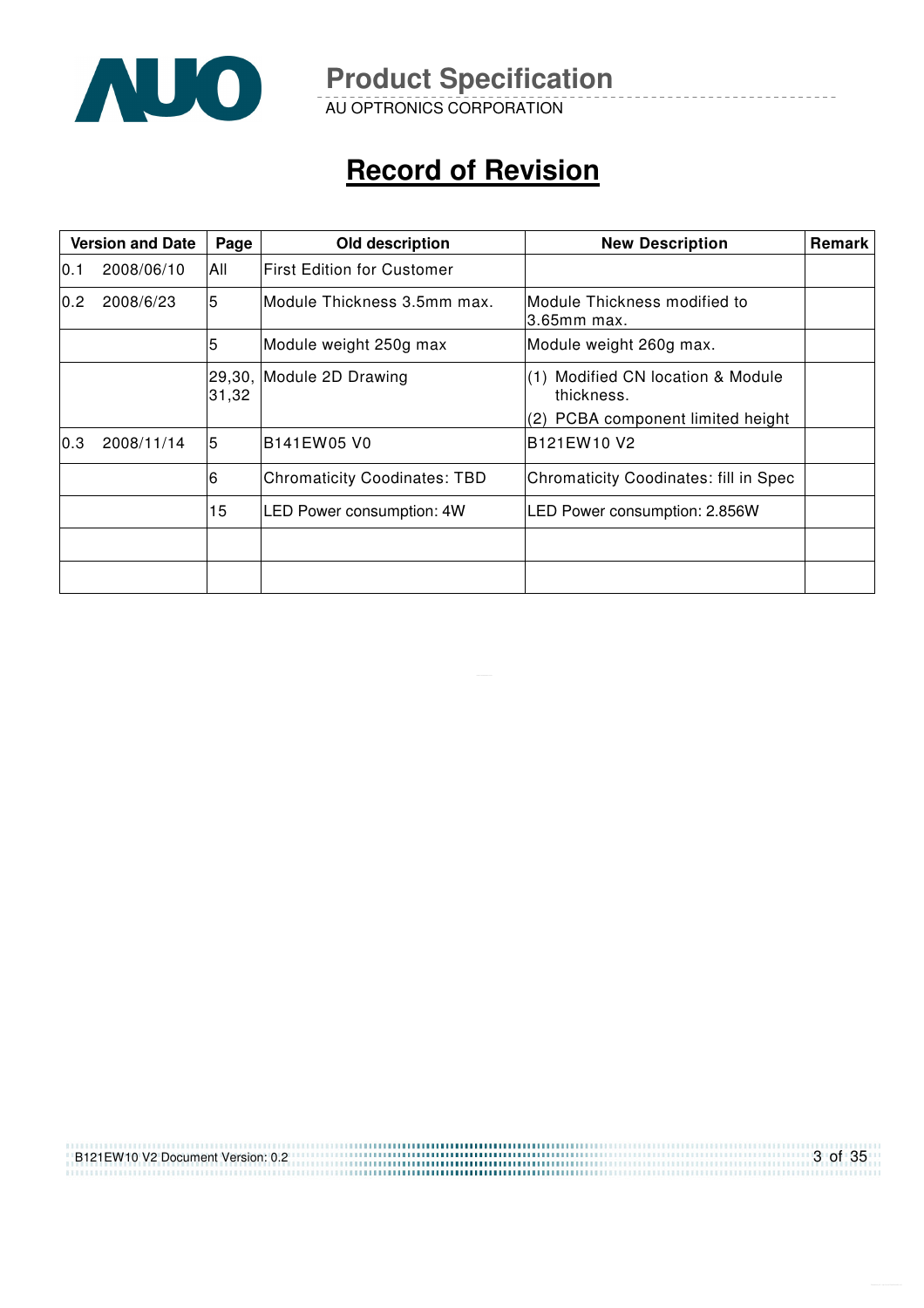

#### AU OPTRONICS CORPORATION

## **1. Handling Precautions**

- 1) Since front polarizer is easily damaged, pay attention not to scratch it.
- 2) Be sure to turn off power supply when inserting or disconnecting from input connector.
- 3) Wipe off water drop immediately. Long contact with water may cause discoloration or spots.
- 4) When the panel surface is soiled, wipe it with absorbent cotton or other soft cloth.
- 5) Since the panel is made of glass, it may break or crack if dropped or bumped on hard surface.
- 6) Since CMOS LSI is used in this module, take care of static electricity and insure human earth when handling.
- 7) Do not open nor modify the Module Assembly.
- 8) Do not press the reflector sheet at the back of the module to any directions.
- 9) At the insertion or removal of the Signal Interface Connector, be sure not to rotate nor tilt the Interface Connector of the TFT Module.
- 11) After installation of the TFT Module into an enclosure (Notebook PC Bezel, for example), do not twist nor bend the TFT Module even momentary. At designing the enclosure, it should be taken into consideration that no bending/twisting forces are applied to the TFT Module from outside. Otherwise the TFT Module may be damaged.
- 12) Small amount of materials having no flammability grade is used in the LCD module. The LCD module should be supplied by power complied with requirements of Limited Power Source (IEC60950 or UL1950), or be applied exemption.
- 13) Disconnecting power supply before handling LCD modules, it can prevent electric shock, DO NOT TOUCH the electrode parts, cables, connectors and LED circuit part of TFT module that a LED light bar build in as a light source of back light unit. High voltage is supplied to these parts when power turn on.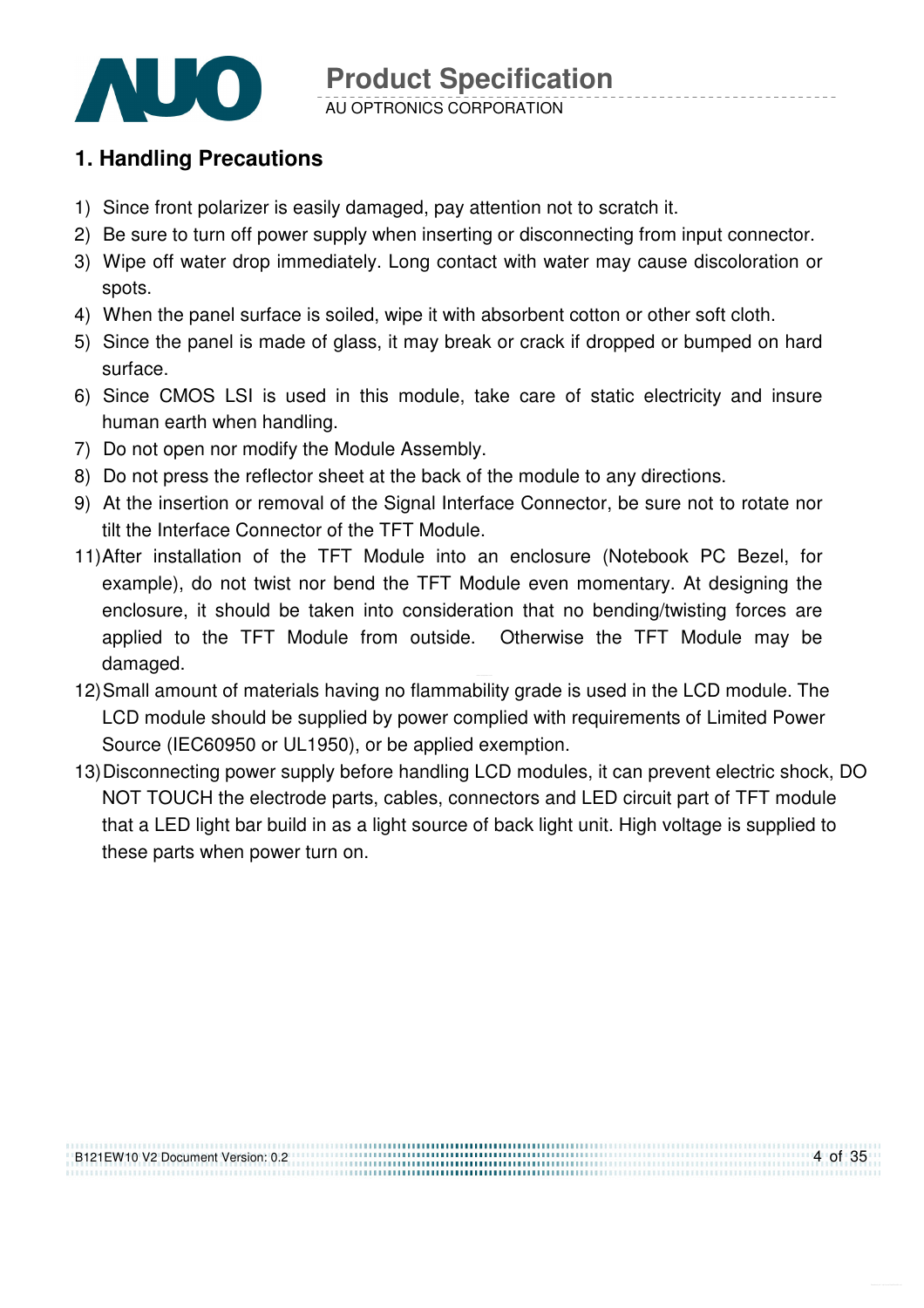

AU OPTRONICS CORPORATION

## **2. General Description**

B121EW10 V2 is a Color Active Matrix Liquid Crystal Display composed of a TFT LCD panel, a driver circuit, and LED backlight system. The screen format is intended to support the WXGA (1280(H) x 800(V)) screen and 262k colors (RGB 6-bits data driver) with LED backlight driving circuit. All input signals are LVDS interface compatible.

B121EW10 V2 is designed for a display unit of notebook style personal computer and industrial machine.

## **2.1 General Specification**

The following items are characteristics summary on the table at 25  $\degree$ C condition:

| <b>Items</b>                    | <b>Unit</b>            | <b>Specifications</b>                  |                                                |        |        |
|---------------------------------|------------------------|----------------------------------------|------------------------------------------------|--------|--------|
| Screen Diagonal                 | [mm]                   | 12.1"                                  |                                                |        |        |
| <b>Active Area</b>              | [mm]                   | 261.12 x 163.2                         |                                                |        |        |
| Pixels H x V                    |                        | 1280x3(RGB) x 800                      |                                                |        |        |
| <b>Pixel Pitch</b>              | [mm]                   | 0.204                                  |                                                |        |        |
| <b>Pixel Format</b>             |                        | <b>B.G.R. Vertical Stripe</b>          |                                                |        |        |
| <b>Display Mode</b>             |                        | Normally White                         |                                                |        |        |
| White Luminance (ILED=20mA)     | $\lceil cd/m^2 \rceil$ |                                        | 220 typ. (5 points average)                    |        |        |
| Note: ILED is LED current       |                        | 187 min. (5 points average)<br>(Note1) |                                                |        |        |
| <b>Luminance Uniformity</b>     |                        | 1.25 max. $(5 \text{ points})$         |                                                |        |        |
| <b>Contrast Ratio</b>           |                        | 500 typ                                |                                                |        |        |
| <b>Response Time</b>            | [ms]                   | 16 typ                                 |                                                |        |        |
| Nominal Input Voltage VDD       | [Volt]                 | $+3.3$ typ.                            |                                                |        |        |
| <b>Power Consumption</b>        | [Watt]                 |                                        | 4.5 max. (Include Logic and Blu power) (Note1) |        |        |
| Weight                          | [Grams]                | 260 max.                               |                                                |        |        |
| Physical Size w/ bracket & PCBA | [mm]                   |                                        | Min.                                           | Typ.   | Max.   |
|                                 |                        | Length                                 | 283.42                                         | 283.92 | 284.42 |
|                                 |                        | Width                                  | 189                                            | 189.5  | 190    |
|                                 |                        | <b>Thickness</b>                       |                                                |        | 3.65   |
| <b>Electrical Interface</b>     | 1 channel LVDS         |                                        |                                                |        |        |
| <b>Surface Treatment</b>        |                        | Glare, Hardness 3H,                    |                                                |        |        |

B121EW10 V2 Document Version: 0.2

5 of 35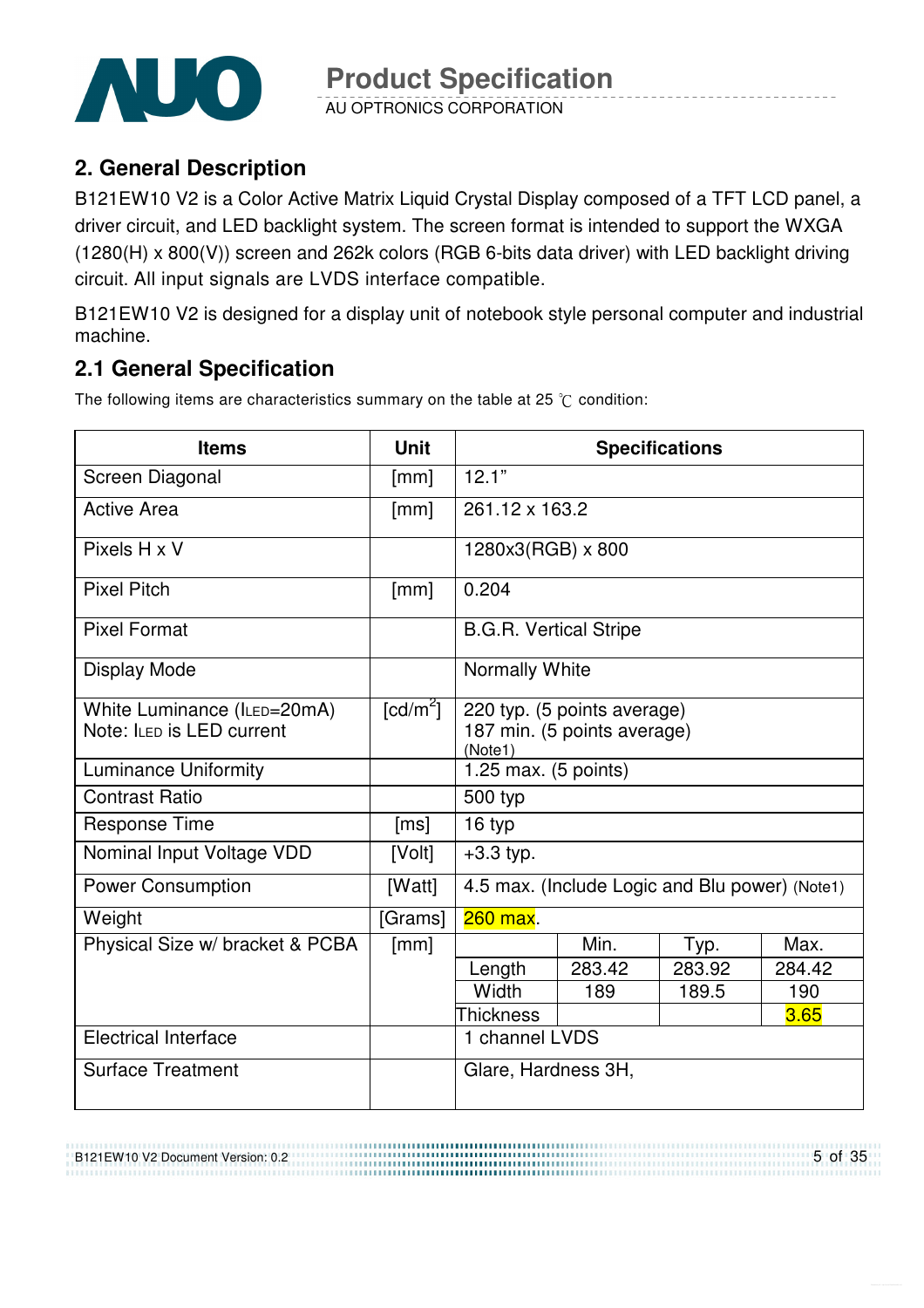

AU OPTRONICS CORPORATION

| <b>Support Color</b>                                      |                                                             | 262K colors (RGB 6-bit)      |
|-----------------------------------------------------------|-------------------------------------------------------------|------------------------------|
| Temperature Range<br>Operating<br>Storage (Non-Operating) | $\mathop{\rm l\hspace{0.05cm}}\nolimits^{\circ}$ Cl<br>i°ci | 0 to $+50$<br>$-20$ to $+65$ |
| <b>RoHS Compliance</b>                                    |                                                             | <b>RoHS Compliance</b>       |

**Note 1**. Total power consumption including LED power efficiency <4.9W max.

#### **2.2 Optical Characteristics**

The optical characteristics are measured under stable conditions at 25 $\degree$  (Room Temperature) :

| Item                                | <b>Symbol</b>          | <b>Conditions</b>          | Min.           | Typ.           | Max.                    | <b>Unit</b>     | <b>Note</b>    |
|-------------------------------------|------------------------|----------------------------|----------------|----------------|-------------------------|-----------------|----------------|
| <b>White Luminance</b><br>ILED=20mA |                        | 5 points average           | 187            | 220            |                         | $\text{cd/m}^2$ | 1, 4, 5.       |
|                                     | $\theta$ R             | Horizontal<br>(Right)      | 40             | 45             |                         |                 |                |
| <b>Viewing Angle</b>                | $\theta_L$             | $CR = 10$<br>(Left)        | 40             | 45             |                         | degree          |                |
|                                     | $\phi$ н               | <b>Vertical</b><br>(Upper) | 10             | 15             |                         |                 | 4, 9           |
|                                     | $\phi_L$               | (Lower)<br>$CR = 10$       | 30             | 35             |                         |                 |                |
| Luminance<br><b>Uniformity</b>      | $\delta$ <sub>5P</sub> | <b>5 Points</b>            |                | $\blacksquare$ | 1.25                    |                 | 1, 3, 4        |
| Luminance<br><b>Uniformity</b>      | $\delta$ 13P           | <b>13 Points</b>           |                |                | 1.50                    |                 | 2, 3, 4        |
| <b>Contrast Ratio</b>               | <b>CR</b>              |                            | 400            | 500            | $\blacksquare$          |                 | 4, 6           |
| <b>Cross talk</b>                   | $\%$                   |                            |                |                | $\overline{\mathbf{4}}$ |                 | 4, 7           |
|                                     | $T_{r}$                | <b>Rising</b>              | $\blacksquare$ | <b>TBD</b>     |                         |                 |                |
| <b>Response Time</b>                | $T_f$                  | <b>Falling</b>             |                | <b>TBD</b>     | $\blacksquare$          | msec            | 4, 8           |
|                                     | $T_{\rm RT}$           | <b>Rising + Falling</b>    |                | 16             |                         |                 |                |
|                                     | <b>Red x</b>           |                            | 0.570          | 0.600          | 0.630                   |                 |                |
|                                     | <b>Red y</b>           |                            | 0.310          | 0.340          | 0.370                   |                 |                |
|                                     | <b>Green x</b>         |                            |                | 0.320          | 0.350                   |                 |                |
| Color /                             | <b>Green y</b>         |                            | 0.520          | 0.550          | 0.580                   |                 |                |
| <b>Chromaticity</b>                 | <b>Blue x</b>          | <b>CIE 1931</b>            | 0.120          | 0.150          | 0.180                   |                 | $\overline{4}$ |
| <b>Coodinates</b>                   | <b>Blue y</b>          |                            | 0.110          | 0.140          | 0.170                   |                 |                |
|                                     | White x                |                            | 0.263          | 0.313          | 0.363                   |                 |                |
|                                     | White y                |                            | 0.279          | 0.329          | 0.379                   |                 |                |
| <b>NTSC</b>                         | $\%$                   |                            |                | 45             | $\blacksquare$          |                 |                |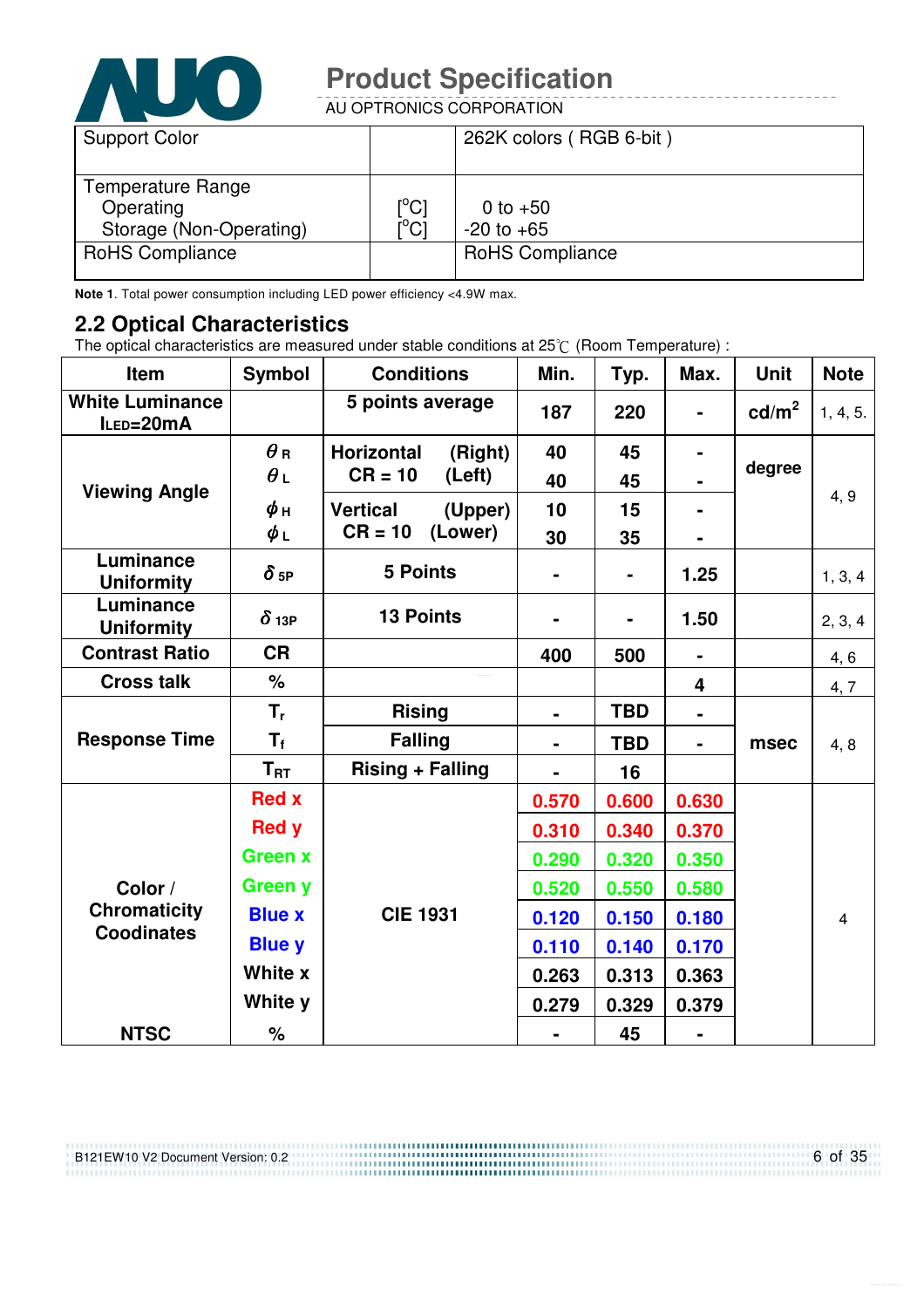

AU OPTRONICS CORPORATION

**Note 1**: 5 points position (Ref: Active area)



**Note 2**: 13 points position (Ref: Active area)



**Note 3**: The luminance uniformity of 5 or13 points is defined by dividing the maximum luminance values by the minimum test point luminance

| $\delta$ ws              |  | Maximum Brightness of five points     |
|--------------------------|--|---------------------------------------|
|                          |  | Minimum Brightness of five points     |
|                          |  | Maximum Brightness of thirteen points |
| $\delta$ W <sub>13</sub> |  | Minimum Brightness of thirteen points |
|                          |  |                                       |

**Note 4**: Measurement method

B121EW10 V2 Document Version: 0.2 7 of 35 ,,,,,,,,,,,,,,,,,,,,,,,,,,,,,,,,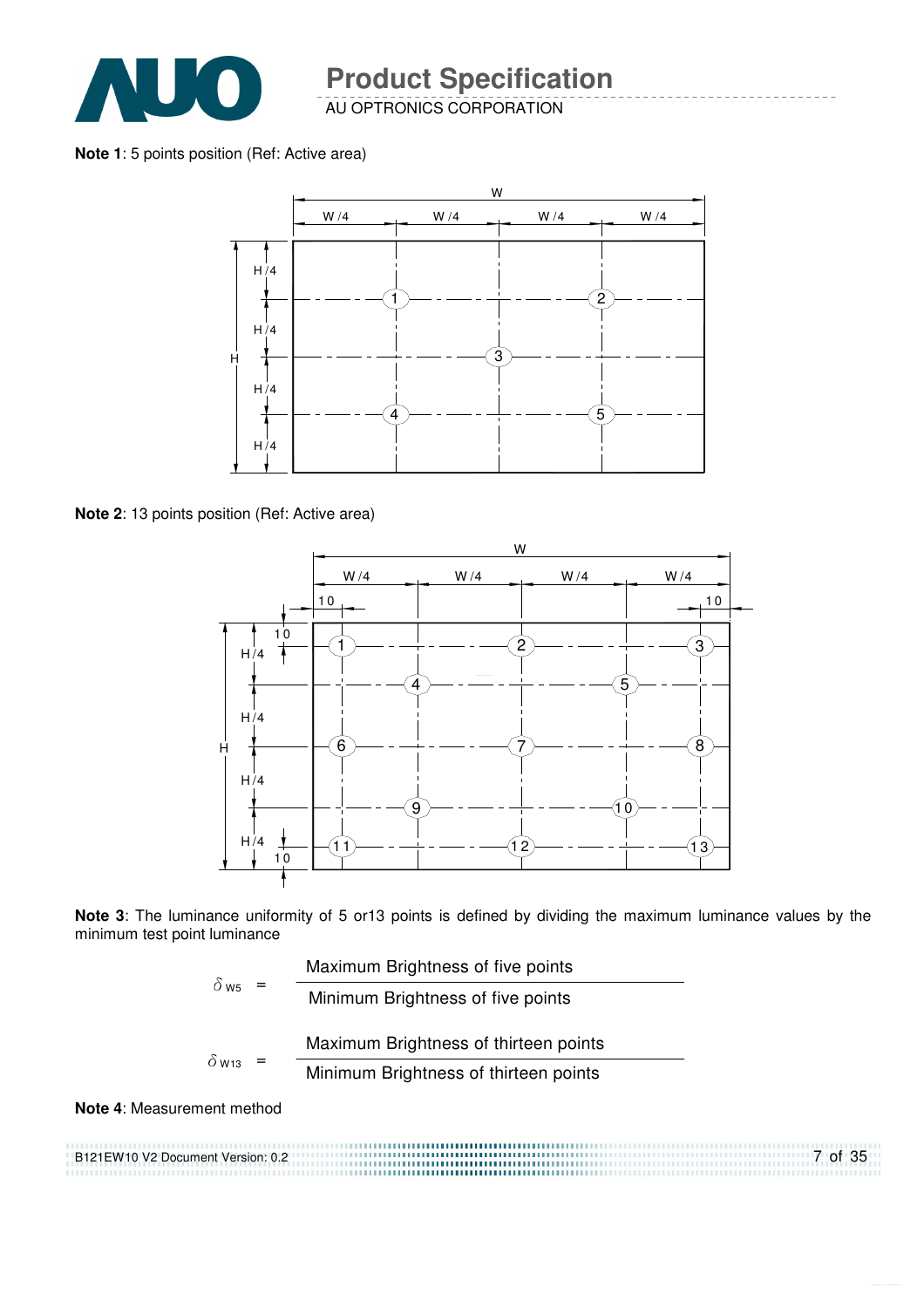

AU OPTRONICS CORPORATION

The LCD module should be stabilized at given temperature for 30 minutes to avoid abrupt temperature change during measuring. In order to stabilize the luminance, the measurement should be executed after lighting Backlight for 30 minutes in a stable, windless and dark room, , and it should be measured in the center of screen.



Center of the screen

**Note 5** : Definition of Average Luminance of White (Y<sub>L</sub>):

Measure the luminance of gray level 63 at 5 points  $Y_L = [L (1) + L (2) + L (3) + L (4) + L (5)] / 5$ L (x) is corresponding to the luminance of the point X at Figure in Note (1).

#### **Note 6** : Definition of contrast ratio:

Contrast ratio is calculated with the following formula.

Contrast ratio  $(CR)$ = Brightness on the "White" state Brightness on the "Black" state

**Note 7** : Definition of Cross Talk (CT)

 $CT = |Y_B - Y_A| / Y_A \times 100$  (%)

#### **Where**

YA = Luminance of measured location without gray level 0 pattern (cd/m2)

| B121EW10 V2 Document Version: 0.2 | 8 of 35 |
|-----------------------------------|---------|
|                                   |         |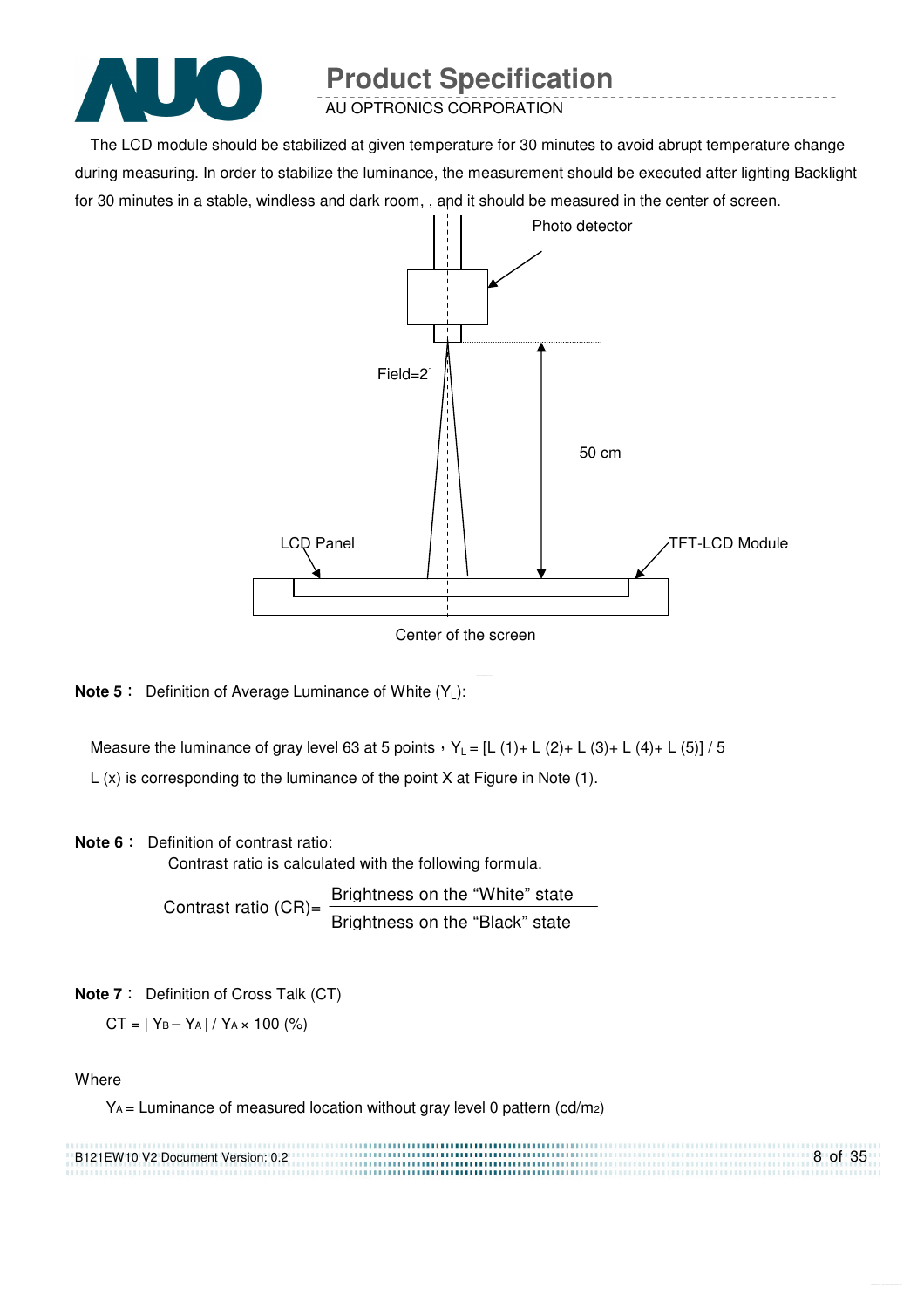

AU OPTRONICS CORPORATION

 $Y_B$  = Luminance of measured location with gray level 0 pattern (cd/m<sub>2</sub>)



**Note 8**: Definition of response time:

The output signals of BM-7 or equivalent are measured when the input signals are changed from "Black" to "White" (falling time) and from "White" to "Black" (rising time), respectively. The response time interval between the 10% and 90% of amplitudes. Refer to figure as below.



| B121EW10 V2 Document Version: 0.2 | 9 of 35 |
|-----------------------------------|---------|
|                                   |         |
|                                   |         |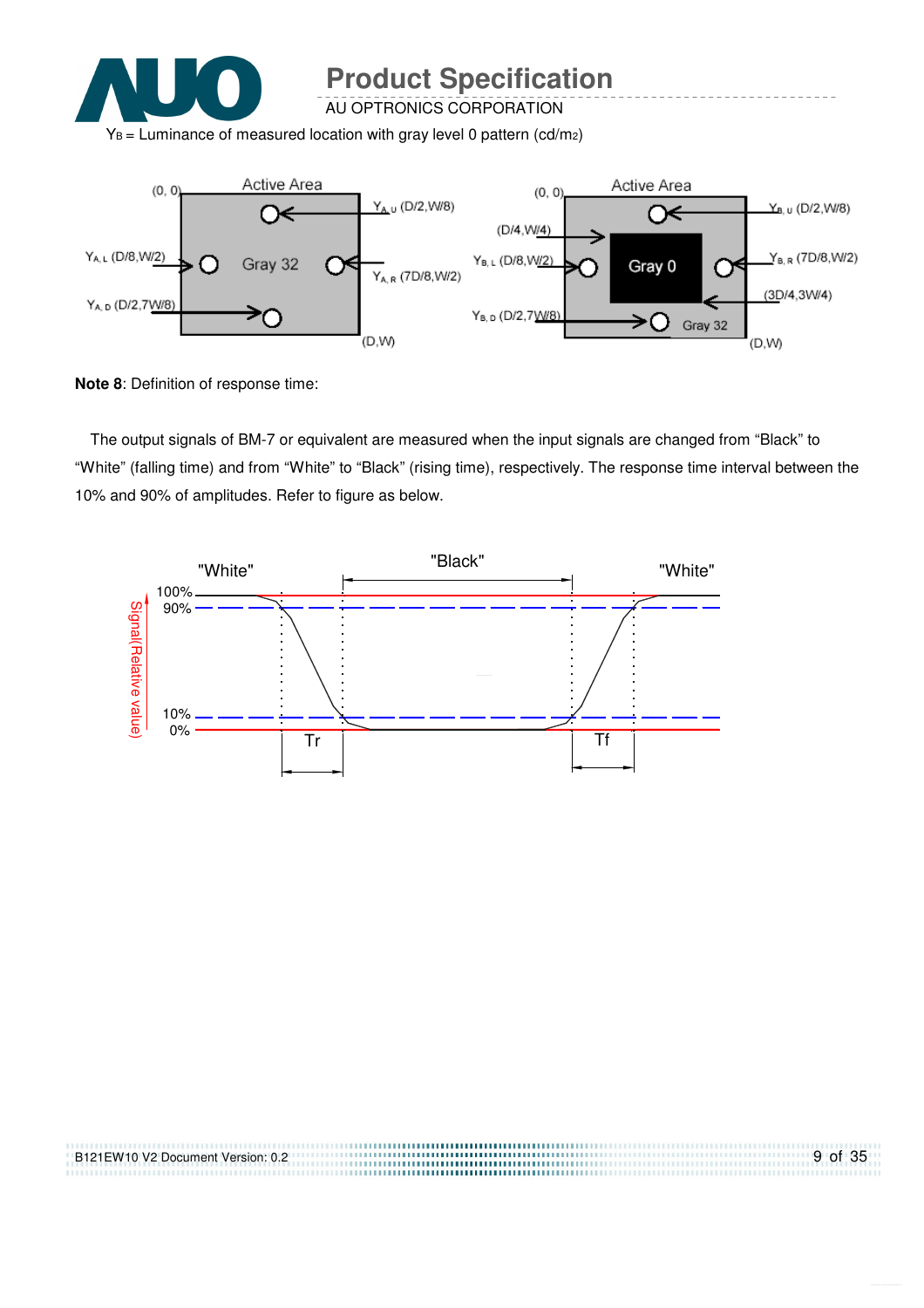

AU OPTRONICS CORPORATION

#### **Note 9**. Definition of viewing angle

Viewing angle is the measurement of contrast ratio  $\geq$  10, at the screen center, over a 180° horizontal and 180° vertical range (off-normal viewing angles). The 180° viewing angle range is broken down as follows; 90° (θ) horizontal left and right and 90° (Φ) vertical, high (up) and low (down). The measurement direction is typically perpendicular to the display surface with the screen rotated about its center to develop the desired measurement viewing angle.



| B121EW10 V2 Document Version: 0.2 | $10$ of 35 |
|-----------------------------------|------------|
|                                   |            |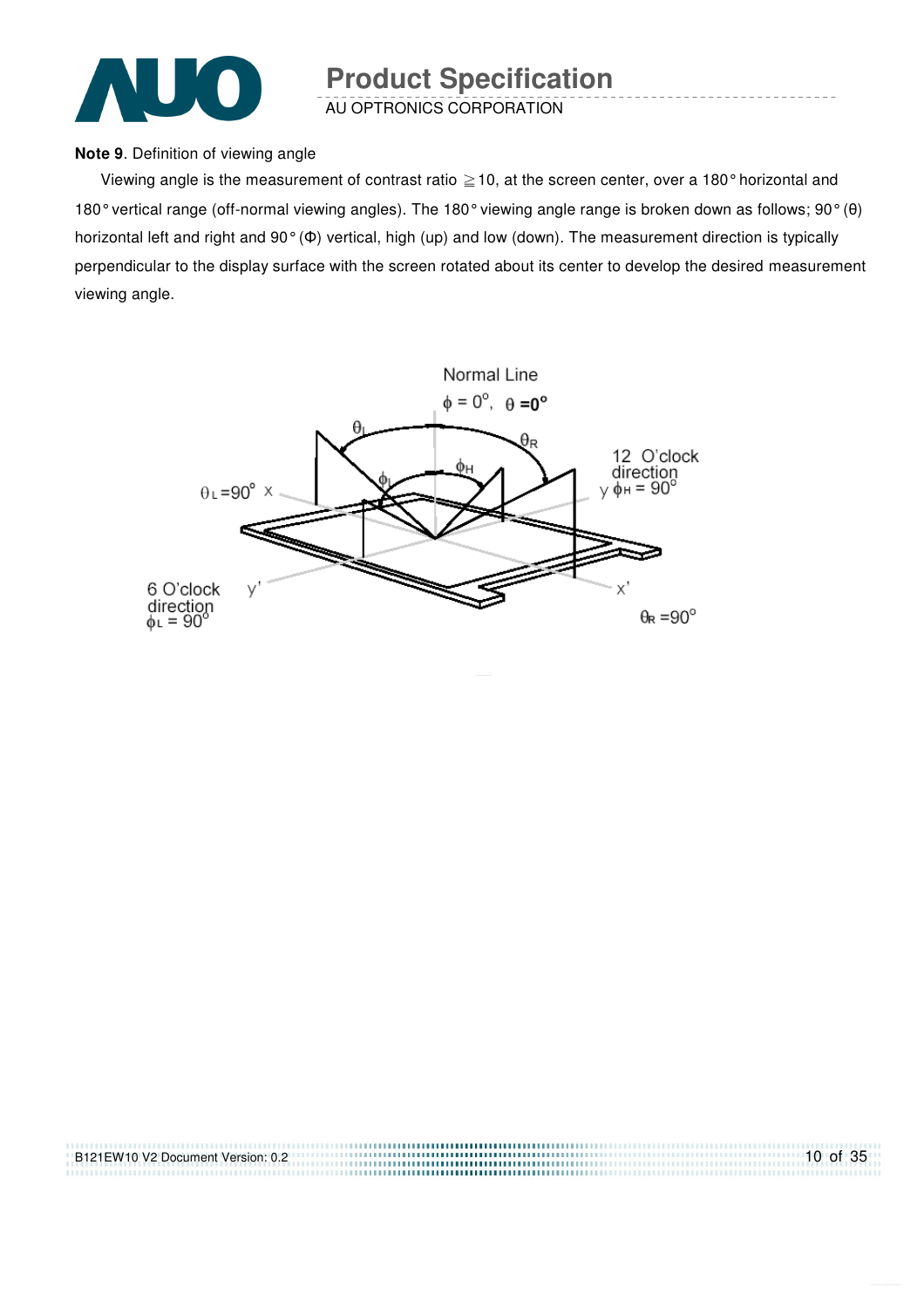

AU OPTRONICS CORPORATION

## **3. Functional Block Diagram**

The following diagram shows the functional block of the 12.1 inches wide Color TFT/LCD 40 Pin (One ch/connector Module:



| B121EW10 V2 Document Version: 0.2 | $11$ of 35 |
|-----------------------------------|------------|
|                                   |            |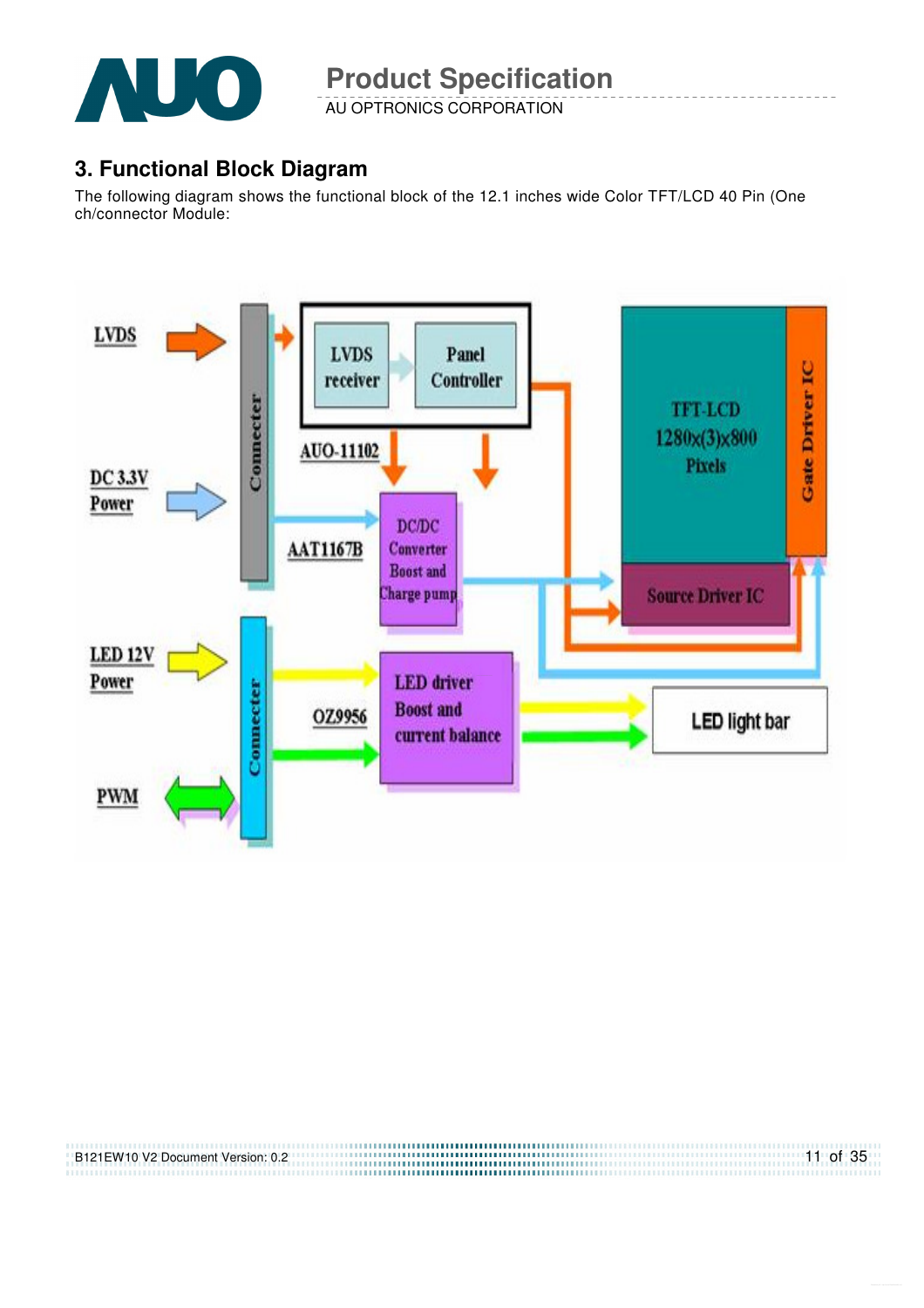

AU OPTRONICS CORPORATION

#### **4. Absolute Maximum Ratings**

An absolute maximum rating of the module is as following:

#### **4.1 Absolute Ratings of TFT LCD Module**

| ltem                    | Svmbol | Min         | Max  | Unit   | <b>Conditions</b> |
|-------------------------|--------|-------------|------|--------|-------------------|
| Logic/LCD Drive Voltage | Vin    | ∩ ∂<br>ن.∪- | +4.0 | [Volt] | Note              |

#### **4.2 Absolute Ratings of Backlight Unit**

| Item                       | Svmbol     | Min                      | Max             | Unit     | <b>Conditions</b> |
|----------------------------|------------|--------------------------|-----------------|----------|-------------------|
| <b>LED Driving Voltage</b> | VLED       |                          | 36 (Row Output) | [Volt]   | Note 1,2,3        |
| <b>LED Driving Current</b> | <b>LED</b> | $\overline{\phantom{0}}$ | 30 (Row Output) | [mA] rms | Note 1,2,3        |

#### **4.3 Absolute Ratings of Environment**

| <b>Item</b>                  | Symbol     | Min | Max   | Unit                           | <b>Conditions</b> |
|------------------------------|------------|-----|-------|--------------------------------|-------------------|
| <b>Operating Temperature</b> | TOP        |     | $+50$ | $\mathop{\rm l}{\rm c}{\rm l}$ | Note 4            |
| <b>Operation Humidity</b>    | <b>HOP</b> | 8   | 95    | [%RH]                          | Note 4            |
| Storage Temperature          | TST        | -20 | $+65$ | $\mathop{\rm l}{\rm ^oC}$      | Note 4            |
| <b>Storage Humidity</b>      | HST        | 5   | 95    | [%RH]                          | Note 4            |

Note 1: At Ta (25°C)

Note 2: Permanent damage to the device may occur if exceed maximum values

Note 3: LED specification refer to section 5.2

#### **Note 4: For quality performance, please refer to AUO IIS (Incoming Inspection Standard)**.

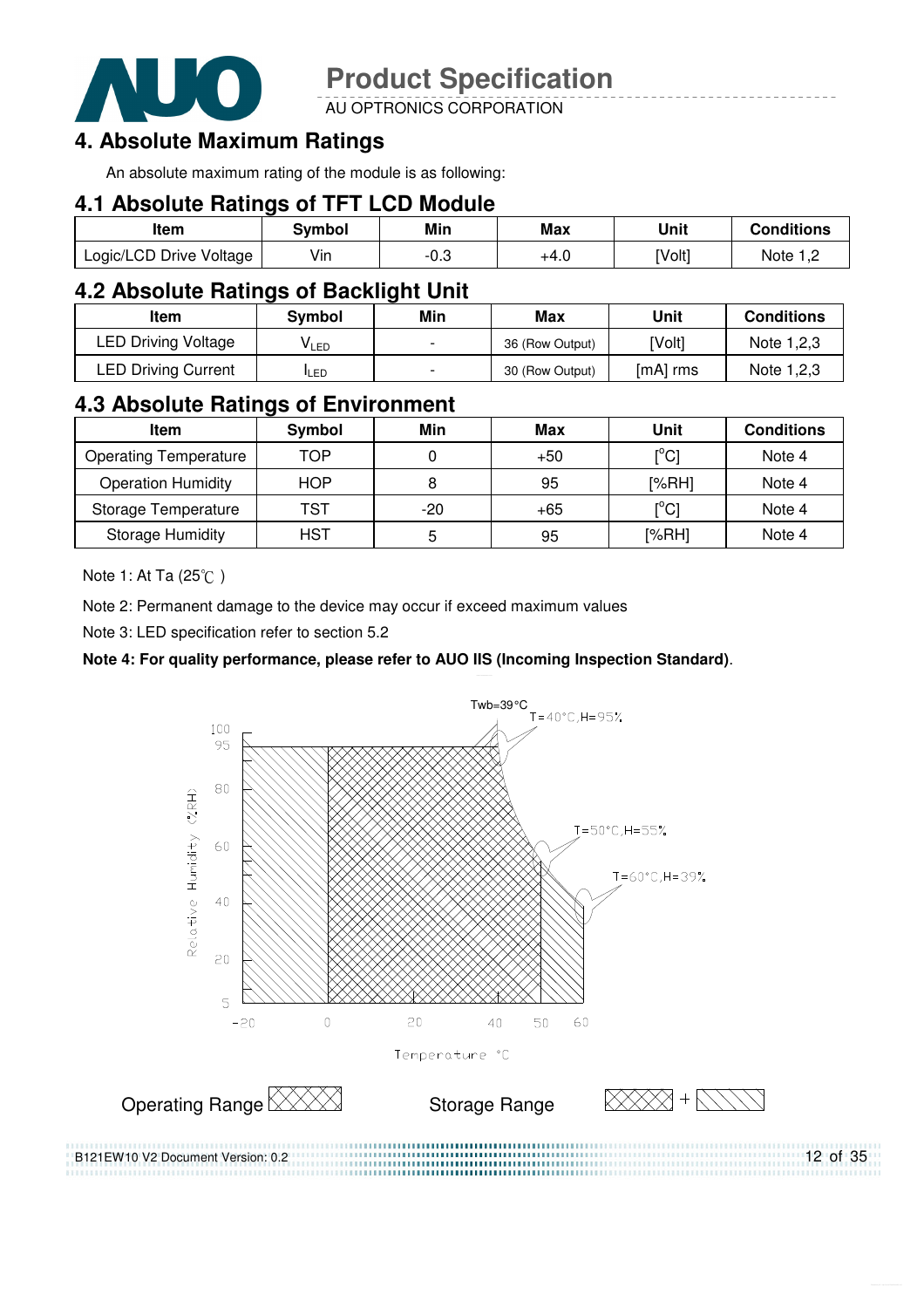AU OPTRONICS CORPORATION

#### **5. Electrical characteristics**

## **5.1 TFT LCD Module**

#### **5.1.1 Power Specification**

Input power specifications are as follows;

The power specification are measured under  $25^{\circ}$ C and frame frenquency under 60Hz

| <b>Symble</b> | <b>Parameter</b>                               | <b>Min</b>               | <b>Typ</b> | <b>Max</b> | <b>Units</b> | <b>Note</b>       |
|---------------|------------------------------------------------|--------------------------|------------|------------|--------------|-------------------|
| <b>VDD</b>    | Logic/LCD Drive<br>Voltage                     | 2.8                      | 3.3        | 3.8        | [Volt]       |                   |
| <b>PDD</b>    | <b>VDD Power</b>                               | 0.88                     | 0.93       | 0.97       | [Watt]       | Note $1/2$        |
| <b>IDD</b>    | <b>IDD Current</b>                             | 255                      | 282        | 314        | [mA]         | Note $1/2$        |
| <b>IRush</b>  | <b>Inrush Current</b>                          | $\overline{\phantom{a}}$ |            | 540        | [mA]         | Note <sub>3</sub> |
| <b>VDDrp</b>  | Allowable<br>Logic/LCD Drive<br>Ripple Voltage | $\blacksquare$           |            | 200        | [mV]<br>p-p  |                   |

Note 1 : Maximum Measurement Condition : Black Pattern

- Note 2 Typical Measurement Condition: Black Pattern
- Note 3: Measure Condition



13 of 35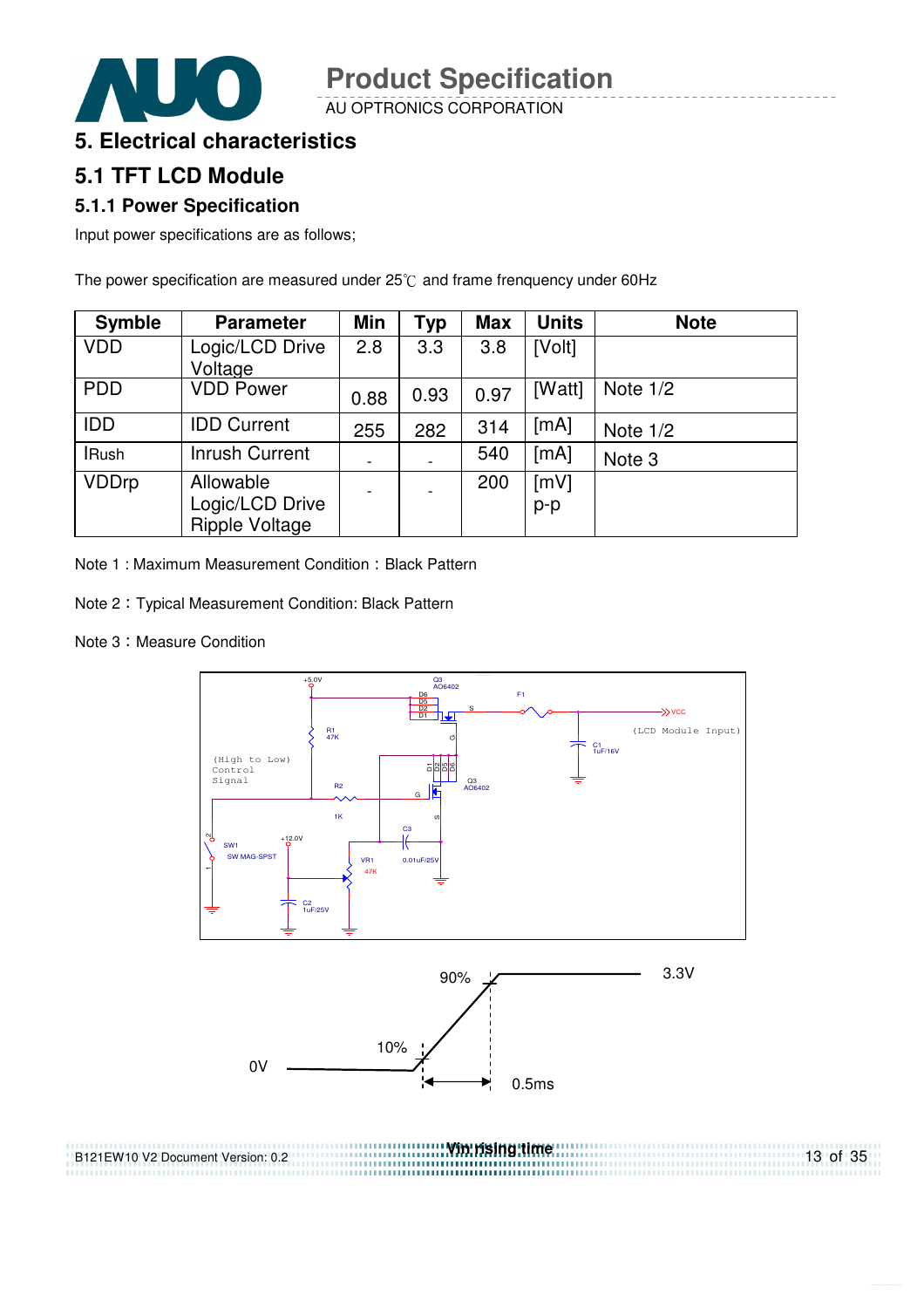

AU OPTRONICS CORPORATION

#### **5.1.2 Signal Electrical Characteristics**

Input signals shall be low or High-impedance state when VDD is off. It is recommended to refer the specifications of THC63LVDF84A (Thine Electronics Inc.) in detail.

Signal electrical characteristics are as follows;

| <b>Parameter</b> | <b>Condition</b>                                 | Min    | <b>Max</b> | <b>Unit</b> |
|------------------|--------------------------------------------------|--------|------------|-------------|
| Vth              | Differential Input High<br>Threshold (Vcm=+1.2V) |        | 100        | [mV]        |
| Vtl              | Differential Input Low<br>Threshold (Vcm=+1.2V)  | $-100$ |            | [mV]        |
| Vcm              | Differential Input<br>Common Mode Voltage        | 1.125  | 1.375      | [V]         |

Note: LVDS Signal Waveform

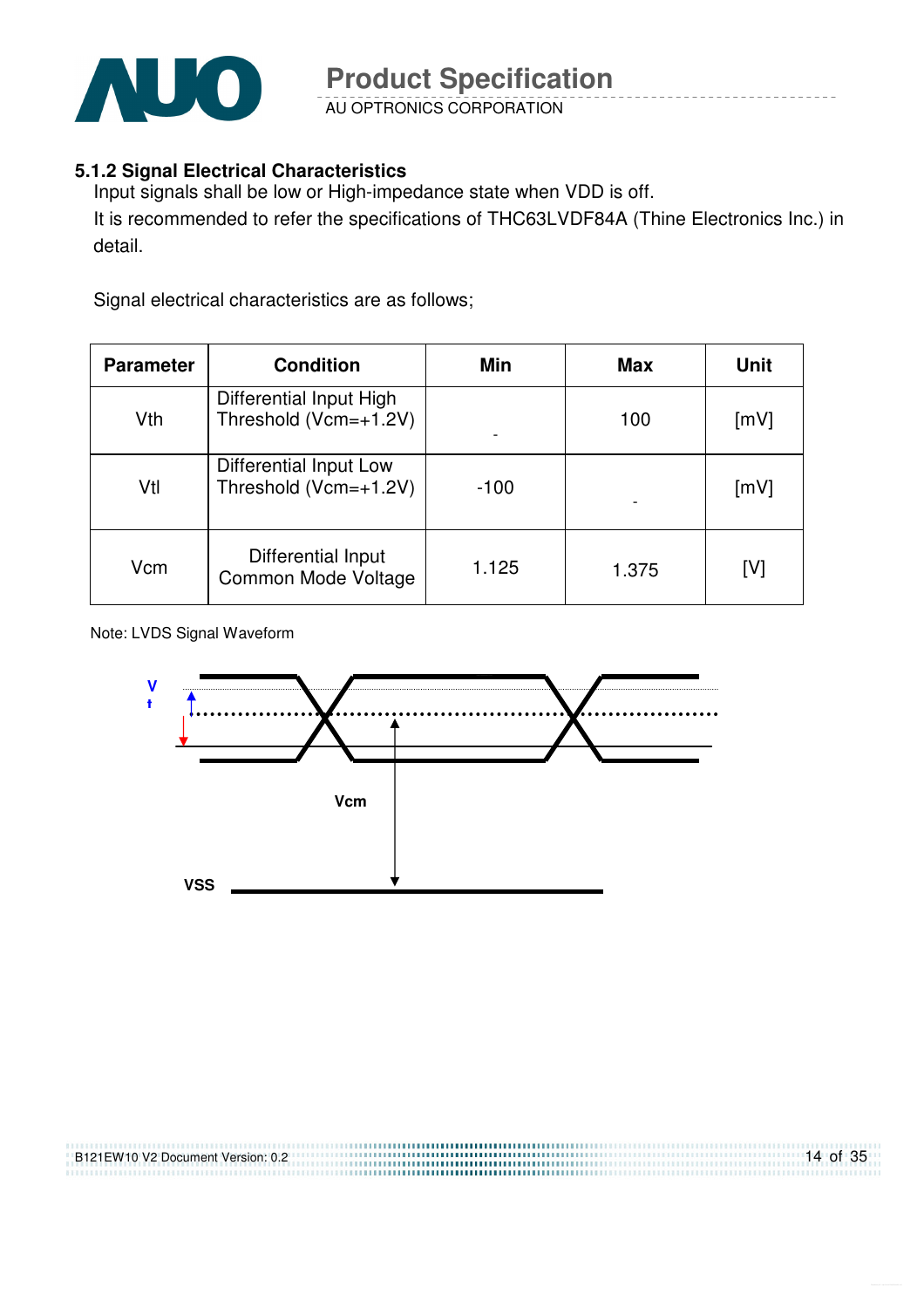

AU OPTRONICS CORPORATION

| <b>Parameter</b>                | <b>Symbol</b>    | <b>Min</b> | <b>Typ</b> | <b>Max</b> | <b>Units</b> | <b>Condition</b>             |
|---------------------------------|------------------|------------|------------|------------|--------------|------------------------------|
| <b>LED Forward Voltage</b>      | $V_F$            | 3.0        |            | 3.4        | [Volt]       | $(Ta=25^{\circ}C)$           |
| <b>LED Forward Current</b>      | ΙF               |            |            | 20         | [mA]         | $(Ta=25^{\circ}C)$           |
| <b>LED Power</b><br>consumption | $P_{LED}$        |            |            | 2.856      | [Watt]       | $(Ta=25^{\circ}C)$<br>Note 1 |
| <b>LED Life-Time</b>            | N/A              | 10,000     |            |            | Hour         | $(Ta=25^{\circ}C)$           |
|                                 |                  |            |            |            |              | $I_F=20$ mA                  |
|                                 |                  |            |            |            |              | Note 2                       |
| <b>Output PWM frequency</b>     | F <sub>PWM</sub> | 100        | 200        | 20K        | Hz           |                              |
| Duty ratio                      |                  | 4.3        |            | 96         | $\%$         |                              |

LED Parameter guideline for LED driving selection (Ref. Remark 1)

**Note 1:** Calculator value for reference IF×VF =P

**Note 2:** The LED life-time define as the estimated time to 50% degradation of initial luminous.

.......................

| B121EW10 V2 Document Version: 0.2 |  |
|-----------------------------------|--|
|                                   |  |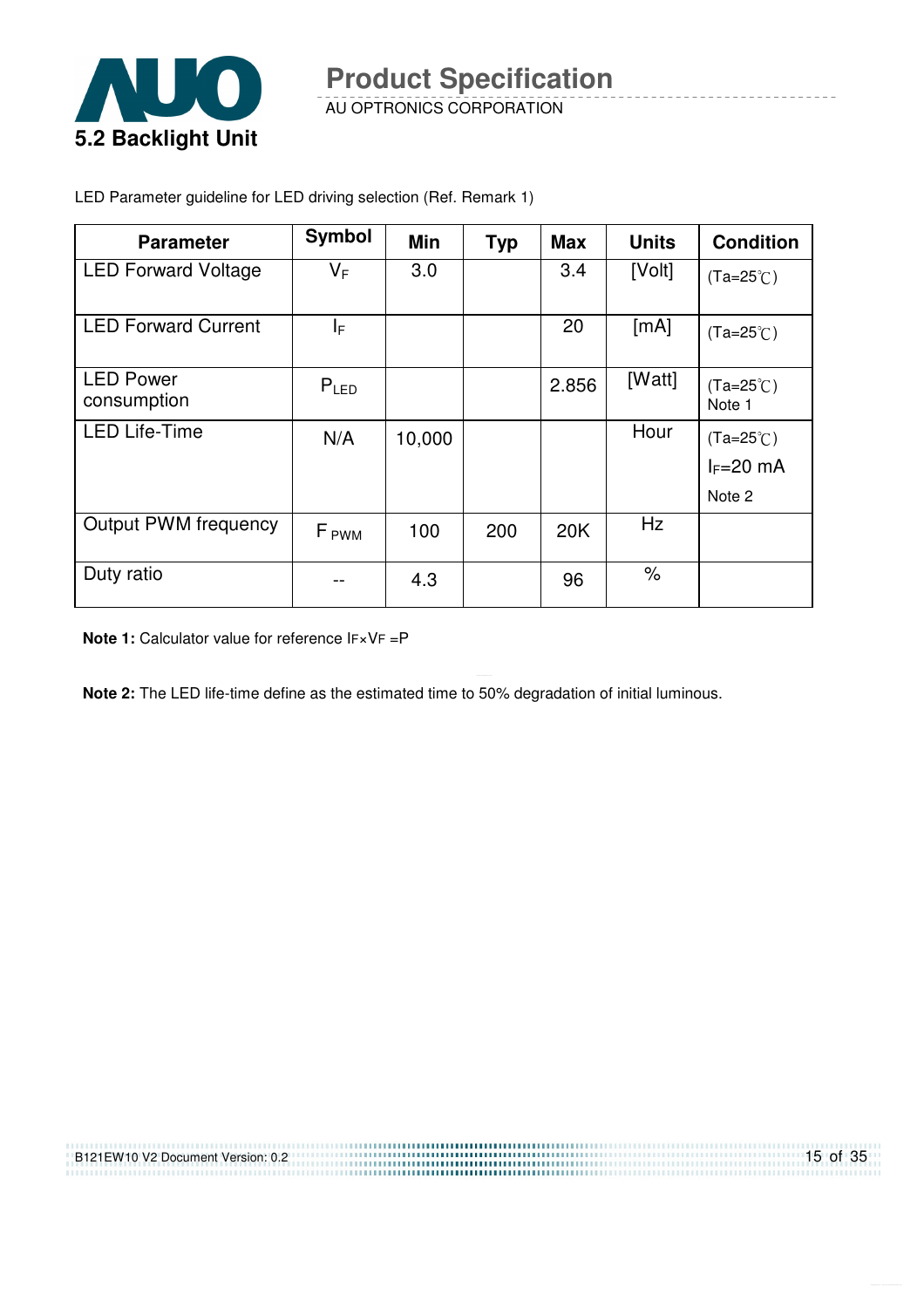

AU OPTRONICS CORPORATION **Product Specification** 

## **6. Signal Characteristic**

#### **6.1 Pixel Format Image**

Following figure shows the relationship of the input signals and LCD pixel format.

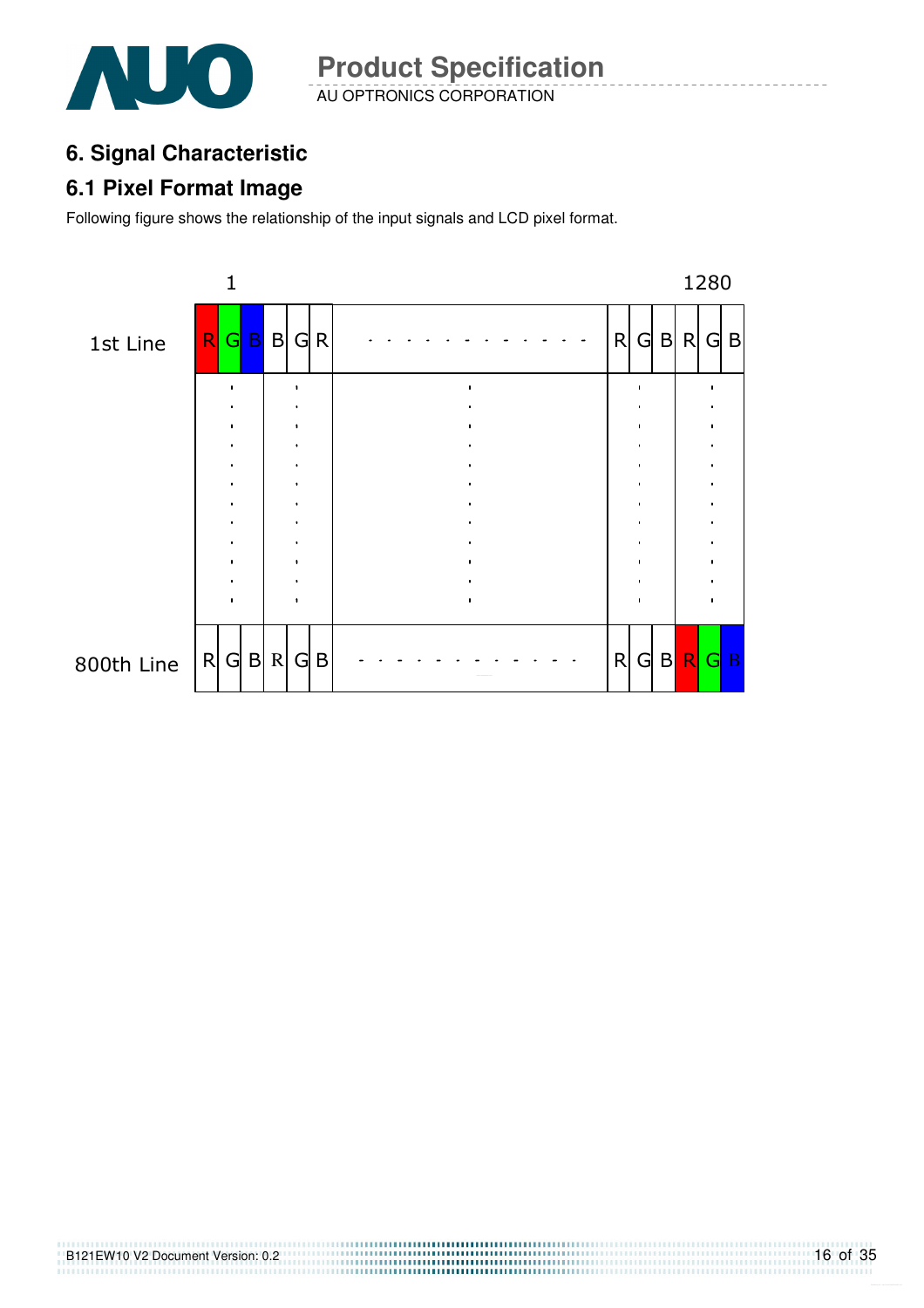

AU OPTRONICS CORPORATION

### **6.2 The input data format**



| <b>Signal Name</b>                                                                           | <b>Description</b>                                                                                                                                |                                                                                                                                                 |
|----------------------------------------------------------------------------------------------|---------------------------------------------------------------------------------------------------------------------------------------------------|-------------------------------------------------------------------------------------------------------------------------------------------------|
| R <sub>5</sub><br>R <sub>4</sub><br>R <sub>3</sub><br>R <sub>2</sub><br>R1<br>R <sub>0</sub> | Red Data 5 (MSB)<br>Red Data 4<br>Red Data 3<br>Red Data 2<br>Red Data 1<br>Red Data 0 (LSB)<br>Red-pixel Data                                    | Red-pixel Data<br>Each red pixel's brightness data consists of<br>these 6 bits pixel data.                                                      |
| G <sub>5</sub><br>G4<br>G <sub>3</sub><br>G <sub>2</sub><br>G1<br>G <sub>0</sub>             | Green Data 5 (MSB)<br>Green Data 4<br>Green Data 3<br>Green Data 2<br>Green Data 1<br>Green Data 0 (LSB)<br>Green-pixel Data                      | Green-pixel Data<br>Each green pixel's brightness data consists of<br>these 6 bits pixel data.                                                  |
| <b>B5</b><br><b>B4</b><br>B <sub>3</sub><br><b>B2</b><br>B1<br>B <sub>0</sub>                | Blue Data 5 (MSB)<br><b>Blue Data 4</b><br><b>Blue Data 3</b><br>Blue Data 2<br><b>Blue Data 1</b><br>Blue Data 0 (LSB)<br><b>Blue-pixel Data</b> | <b>Blue-pixel Data</b><br>Each blue pixel's brightness data consists of<br>these 6 bits pixel data.                                             |
| <b>RxCLKIN</b>                                                                               | Data Clock                                                                                                                                        | The signal is used to strobe the pixel data and<br>DE signals. All pixel data shall be valid at the<br>falling edge when the DE signal is high. |
| <b>DE</b>                                                                                    | <b>Display Timing</b>                                                                                                                             | This signal is strobed at the falling edge of<br>RxCLKIN. When the signal is high, the pixel<br>data shall be valid to be displayed.            |
| VS                                                                                           | <b>Vertical Sync</b>                                                                                                                              | The signal is synchronized to RxCLKIN.                                                                                                          |
| <b>HS</b>                                                                                    | <b>Horizontal Sync</b>                                                                                                                            | The signal is synchronized to RxCLKIN.                                                                                                          |

Note: Output signals from any system shall be low or High-impedance state when VDD is off.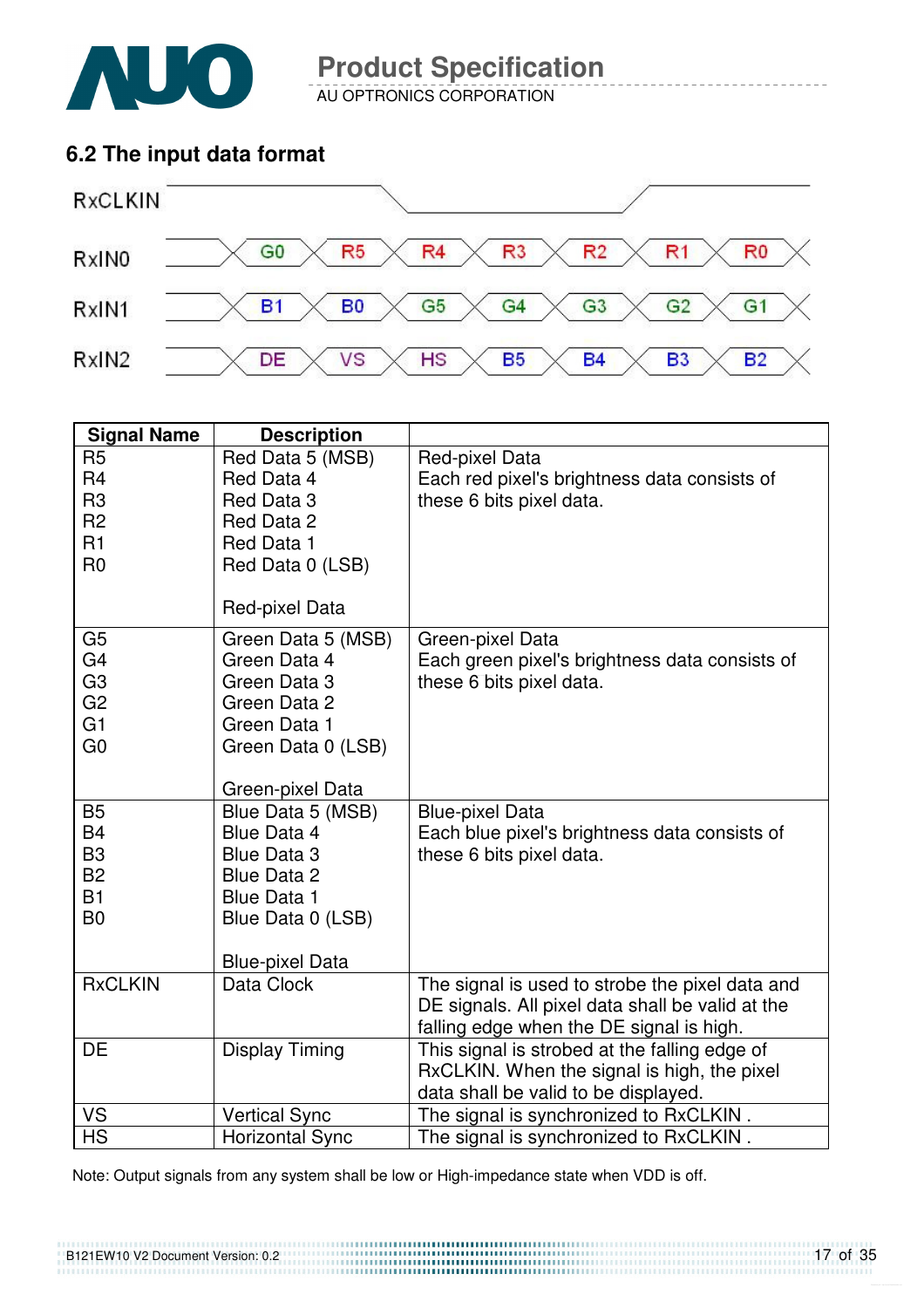

AU OPTRONICS CORPORATION

## **6.3 Signal Description/Pin Assignment**

LVDS is a differential signal technology for LCD interface and high speed data transfer device.

|     |                 | <b>B121EW10 V2</b>                           |
|-----|-----------------|----------------------------------------------|
| Pin | <b>Signal</b>   | <b>Description</b>                           |
| 1   | <b>NC</b>       | No Connection (Reserve)                      |
| 2   | <b>VDD</b>      | PowerSupply, 3.3V(typical)                   |
| 3   | <b>VDD</b>      | PowerSupply, 3.3V(typical)                   |
| 4   | <b>DVDD</b>     | DDC 3.3Vpower                                |
| 5   | <b>NC</b>       | No Connection (Reserve)                      |
| 6   | <b>SCL</b>      | <b>DDCClock</b>                              |
| 7   | <b>SDA</b>      | <b>DDCData</b>                               |
| 8   | Rin0-           | -LVDSdifferential data input(R0-R5,G0)       |
| 9   | $Rin0+$         | +LVDSdifferential data input(R0-R5,G0)       |
| 10  | <b>GND</b>      | Ground                                       |
| 11  | Rin1-           | -LVDSdifferential data input(G1-G5,B0-B1)    |
| 12  | $Rin1+$         | +LVDSdifferential data input(G1-G5,B0-B1)    |
| 13  | <b>GND</b>      | Ground                                       |
| 14  | Rin2-           | -LVDSdifferential data input(B2-B5,HS,VS,DE) |
| 15  | $Rin2+$         | +LVDSdifferential data input(B2-B5,HS,VS,DE) |
| 16  | <b>GND</b>      | Ground                                       |
| 17  | CIkIN-          | -LVDSdifferential clock input                |
| 18  | CIkIN+          | +LVDSdifferential clock input                |
| 19  | <b>GND</b>      | Ground                                       |
| 20  | <b>NC</b>       | No Connection (Reserve)                      |
| 21  | <b>NC</b>       | No Connection (Reserve)                      |
| 22  | <b>GND</b>      | Ground                                       |
| 23  | <b>NC</b>       | No Connection (Reserve)                      |
| 24  | <b>NC</b>       | No Connection (Reserve)                      |
| 25  | <b>GND</b>      | Ground-Shield                                |
| 26  | <b>NC</b>       | No Connection (Reserve)                      |
| 27  | <b>NC</b>       | No Connection (Reserve)                      |
| 28  | <b>GND</b>      | Ground-Shield                                |
| 29  | <b>NC</b>       | No Connection (Reserve)                      |
| 30  | <b>NC</b>       | No Connection (Reserve)                      |
| 31  | <b>VLED GND</b> | <b>LED Ground</b>                            |
| 32  | <b>VLED GND</b> | <b>LED Ground</b>                            |
| 33  | <b>VLED GND</b> | <b>LED Ground</b>                            |
| 34  | <b>NC</b>       | No Connection (Reserve)                      |
| 35  | <b>PWM</b>      | <b>System PWM Signal Input</b>               |

B121EW10 V2 Document Version: 0.2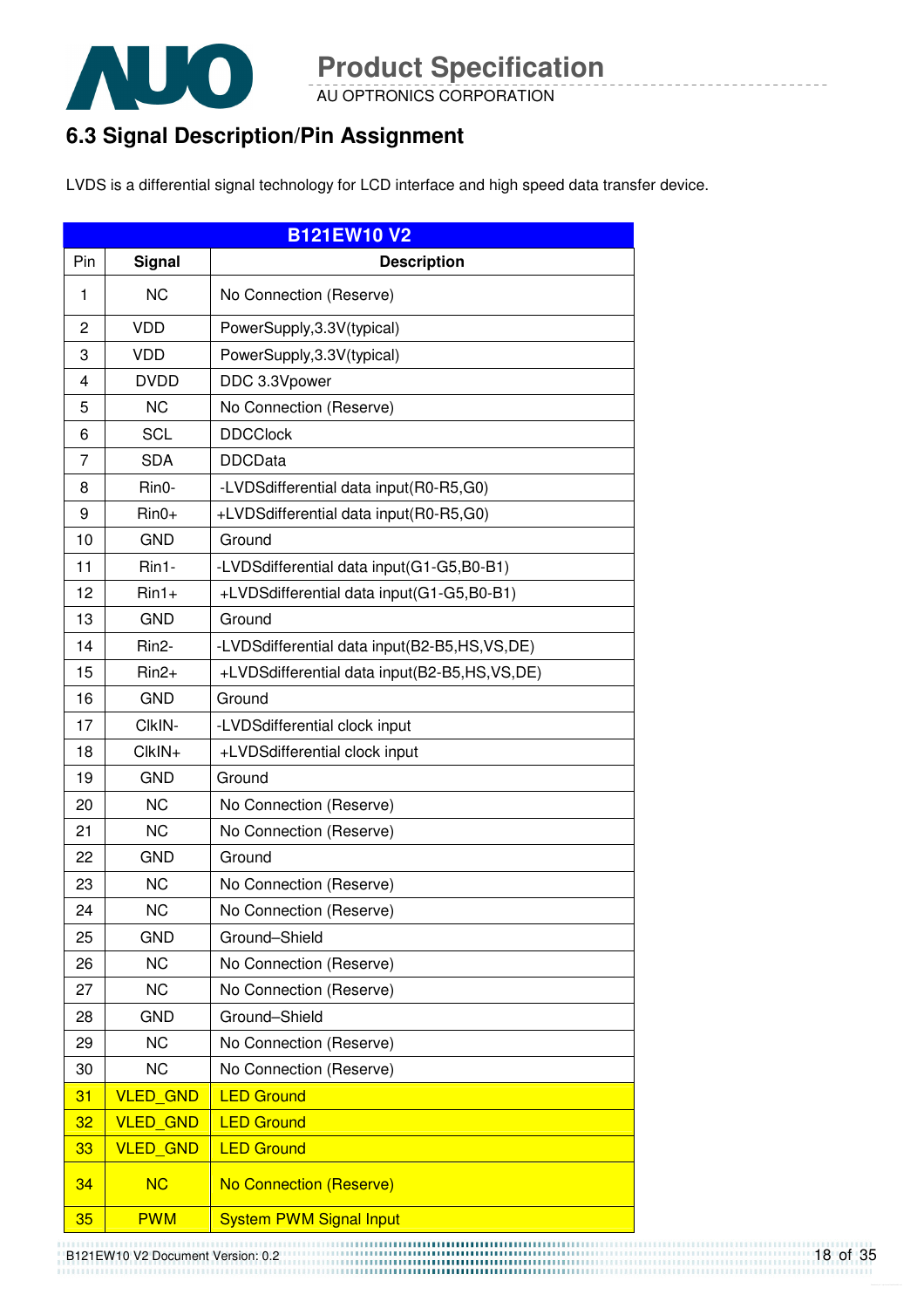

AU OPTRONICS CORPORATION

| 36 | LED EN      | LED enable $pin(+3V$ Input)    |
|----|-------------|--------------------------------|
| 37 | NC.         | No Connection (Reserve)        |
| 38 | VI FD.      | <b>LED Power Supply 7V-20V</b> |
| 39 | <b>VLED</b> | <b>LED Power Supply 7V-20V</b> |
| 40 | VI ED.      | <b>LED Power Supply 7V-20V</b> |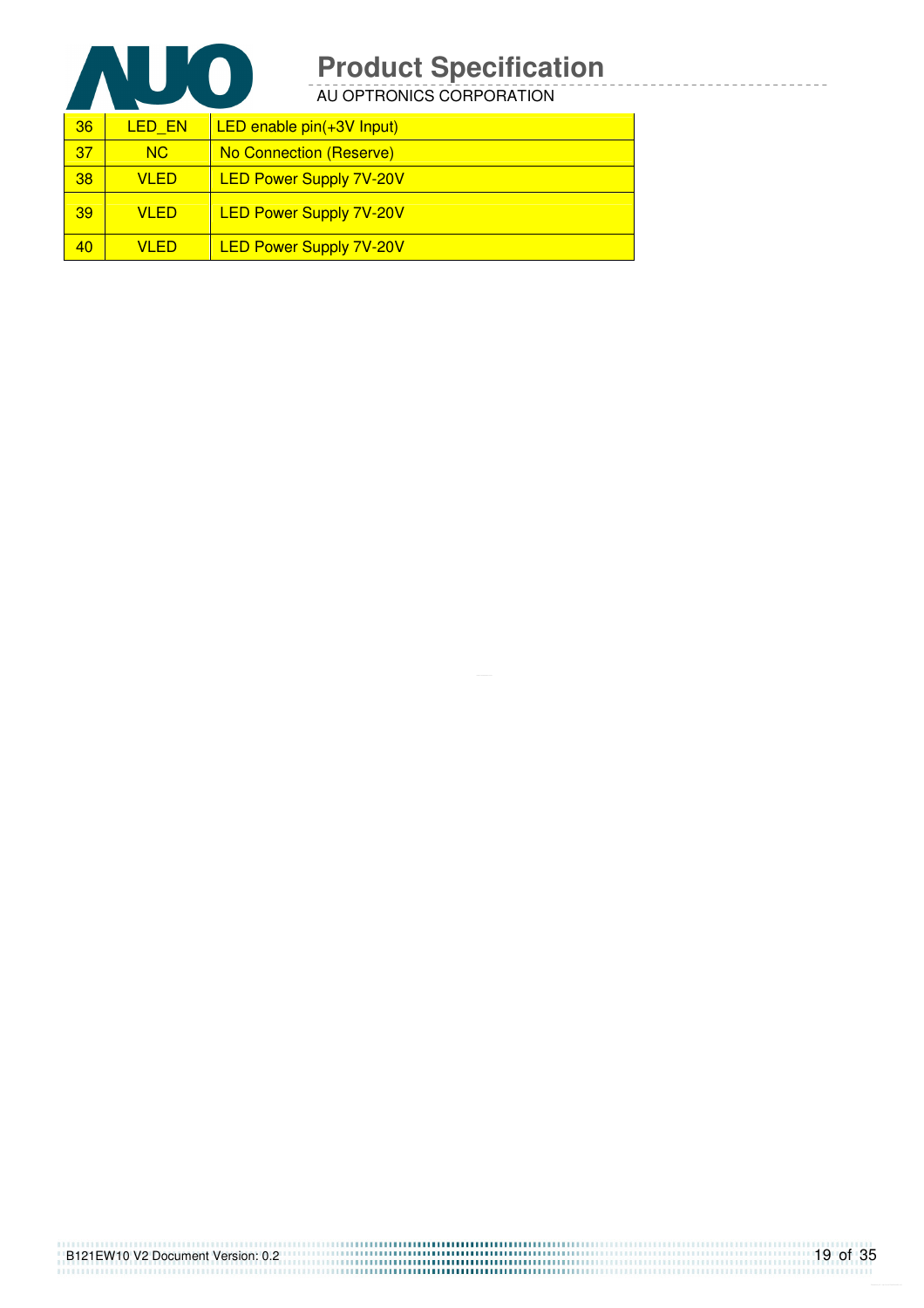

AU OPTRONICS CORPORATION

Note1:

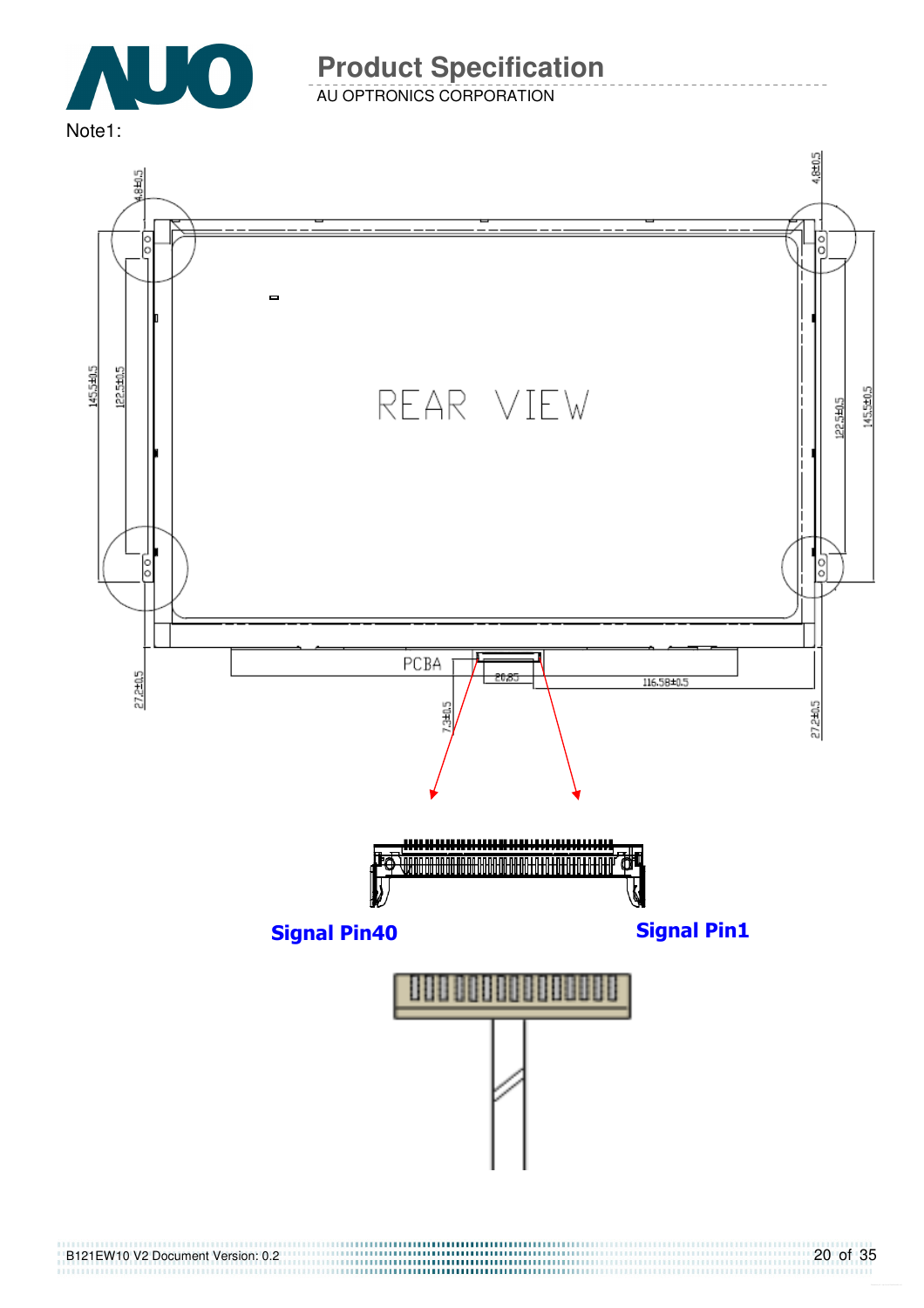

 $\mathbf{r}$ 

**Product Specification** 

AU OPTRONICS CORPORATION

Note2: Input signals shall be low or High-impedance state when VDD is off.

internal circuit of LVDS inputs are as following.

The module uses a 100ohm resistor between positive and negative data lines of each receiver input

|             |                | <b>LVDS Receiver</b> |  |
|-------------|----------------|----------------------|--|
| Pin No.     |                |                      |  |
| 8 RxINO-    | $\overline{R}$ |                      |  |
| 9 RxIN0+    |                |                      |  |
| 11 RxIN1-   | $\mathsf R$    |                      |  |
| 12 RxIN1+   |                |                      |  |
| 14 RxIN2-   | $\mathsf{R}$   |                      |  |
| 15 RxIN2+   |                |                      |  |
| 17 RxCLKIN- | $\mathsf{R}$   |                      |  |
| 18 RxCLKIN+ |                |                      |  |
|             |                |                      |  |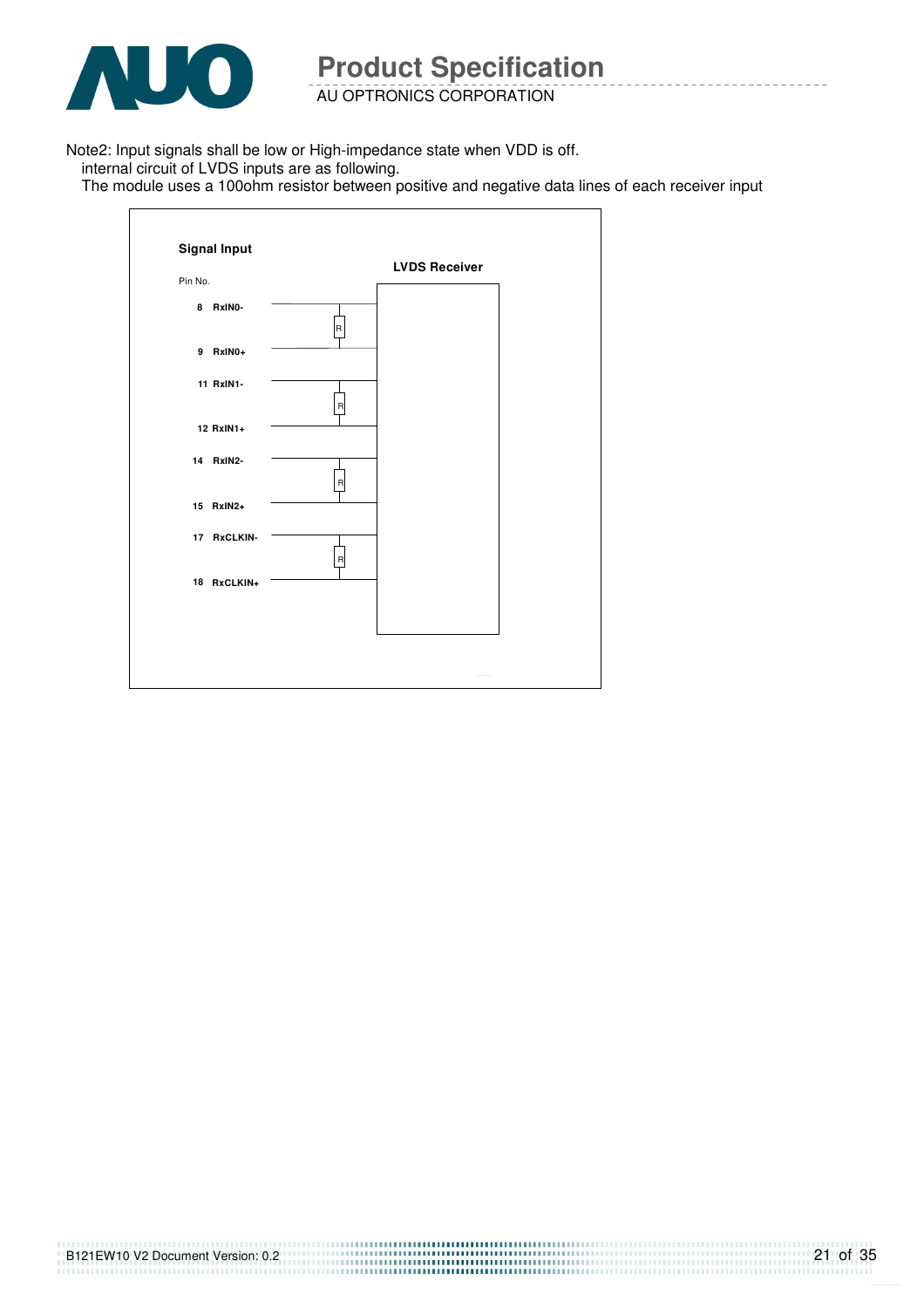

AU OPTRONICS CORPORATION **Product Specification** 

## **6.4 Interface Timing**

#### **6.4.1 Timing Characteristics**

Basically, interface timings should match the 1280x800 /60Hz manufacturing guide line timing.

| <b>Parameter</b>                  |                 | Symbol                     | Min. | Typ. | Max. | Unit                        |
|-----------------------------------|-----------------|----------------------------|------|------|------|-----------------------------|
| <b>Frame Rate</b>                 |                 |                            |      | 60   |      | Hz                          |
| <b>Clock frequency</b>            |                 | 1/ $T_{\text{Clock}}$      |      | 68.9 |      | <b>MHz</b>                  |
|                                   | <b>Period</b>   | $\mathsf{T}_\mathsf{V}$    |      |      |      |                             |
| <b>Vertical</b><br><b>Section</b> | <b>Active</b>   | $T_{VD}$                   |      | 1280 |      | $T_{Line}$                  |
|                                   | <b>Blanking</b> | $T_{VB}$                   |      | 126  |      |                             |
|                                   | <b>Period</b>   | $\mathsf{T}_\mathsf{H}$    |      |      |      |                             |
| <b>Horizontal</b>                 | <b>Active</b>   | $T_{HD}$                   |      | 800  |      | $\mathbf{T}_{\text{Clock}}$ |
| <b>Section</b>                    | <b>Blanking</b> | $\mathsf{T}_{\mathsf{HB}}$ |      | 16   |      |                             |

Note : DE mode only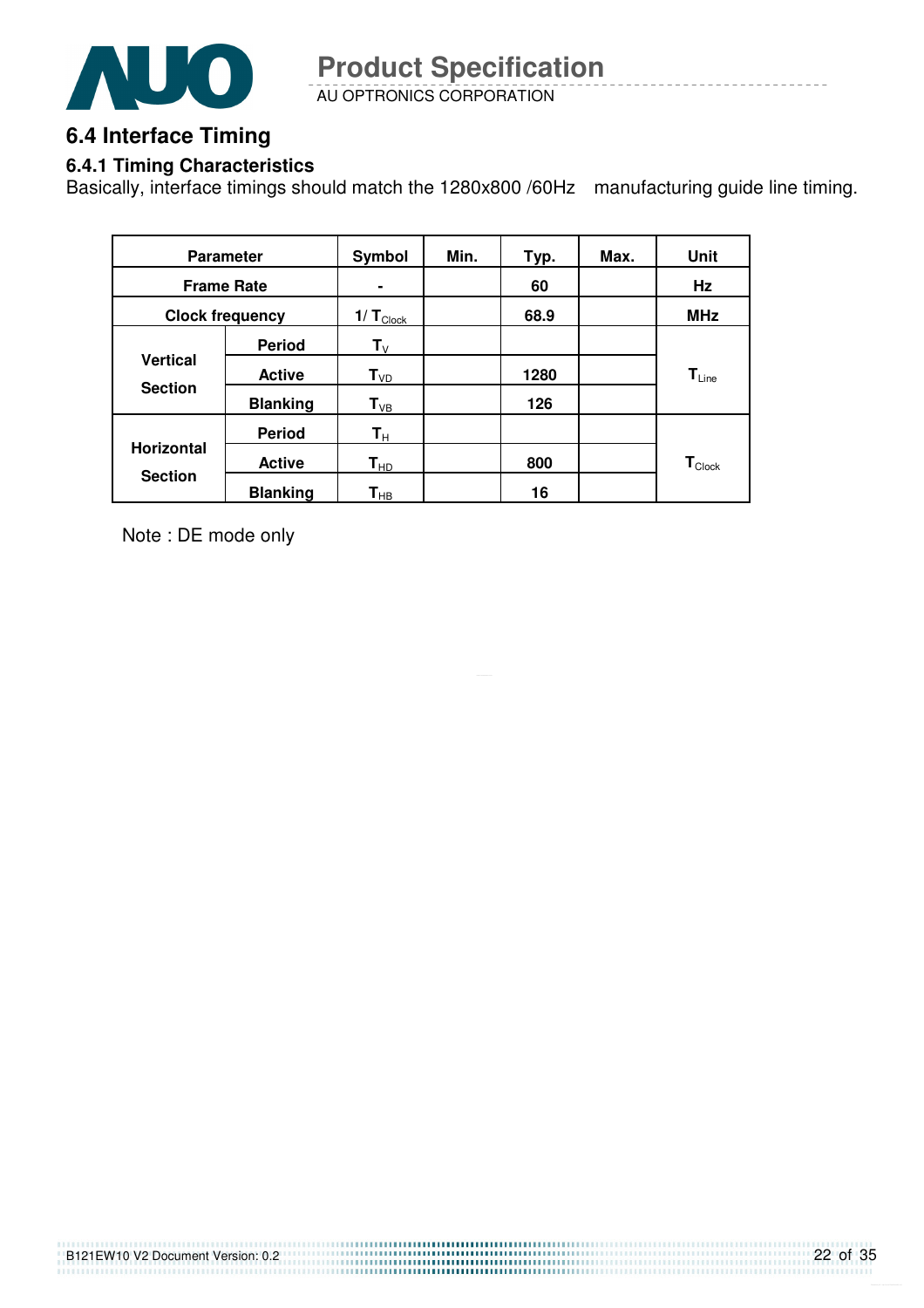

AU OPTRONICS CORPORATION **Product Specification** 

#### **6.4.2 Timing diagram**

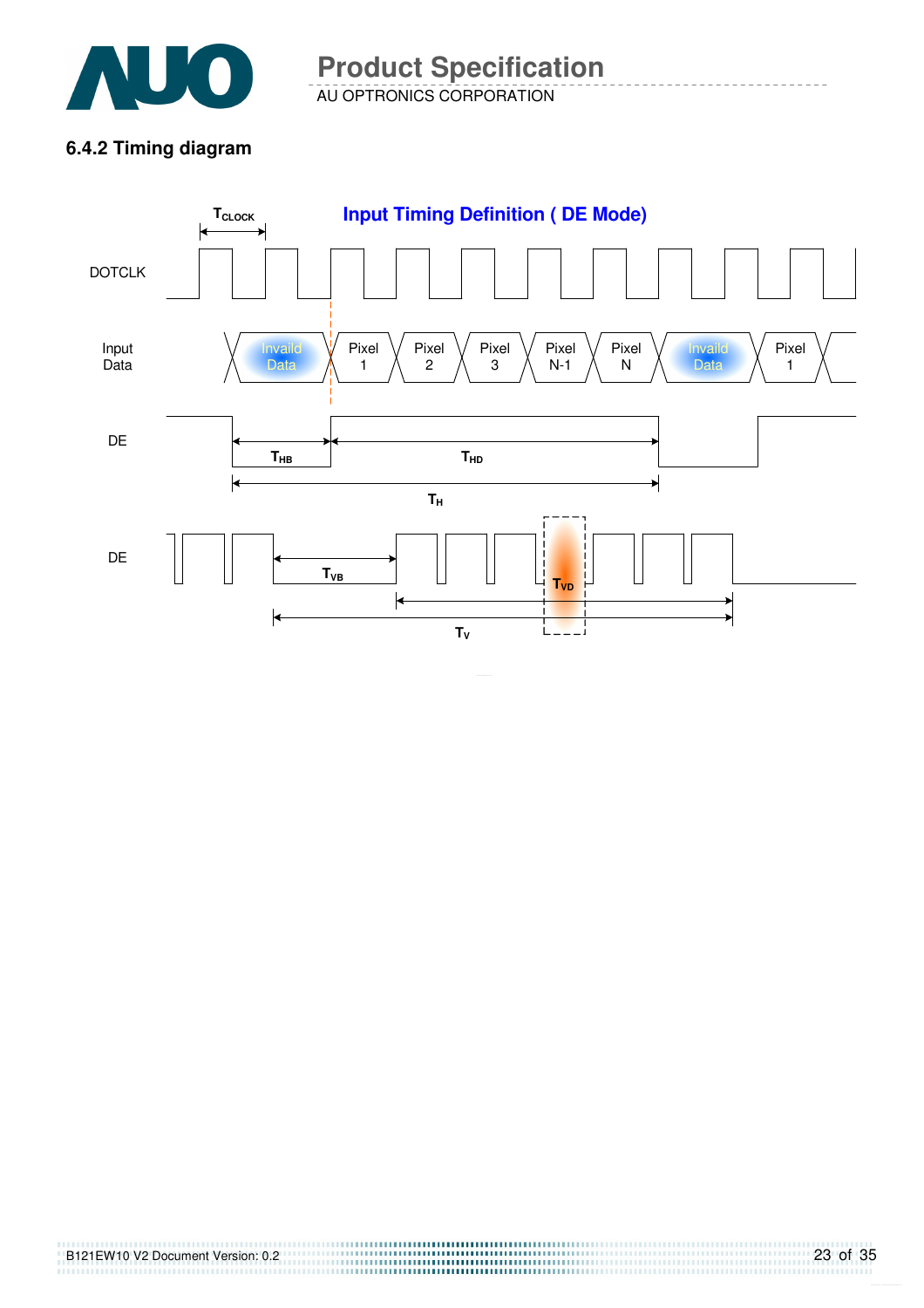

B121EW10 V2 Document Version: 0.2

#### **6.5 Power ON/OFF Sequence**

VDD power on/off sequence is as follows. Interface signals are also shown in the chart. Signals from any system shall be Hi-Z state or low level when VDD is off



| Parameter | Min. | Typ. | Max. | Units   |
|-----------|------|------|------|---------|
| T1        | 0.5  | m.   | 10   | (ms)    |
| T2.       | 0    | m.   | 50   | (ms)    |
| TЗ        | 0    | m.   | 50   | (ms)    |
| <b>T4</b> | 400  | m.   |      | (ms)    |
| T5        | 200  | m.   | œ.   | $(m_3)$ |
| T6        | 200  | m.   | œ.   | (ms)    |
| ŢΖ        | 0    | œ.   | 10   | (maj)   |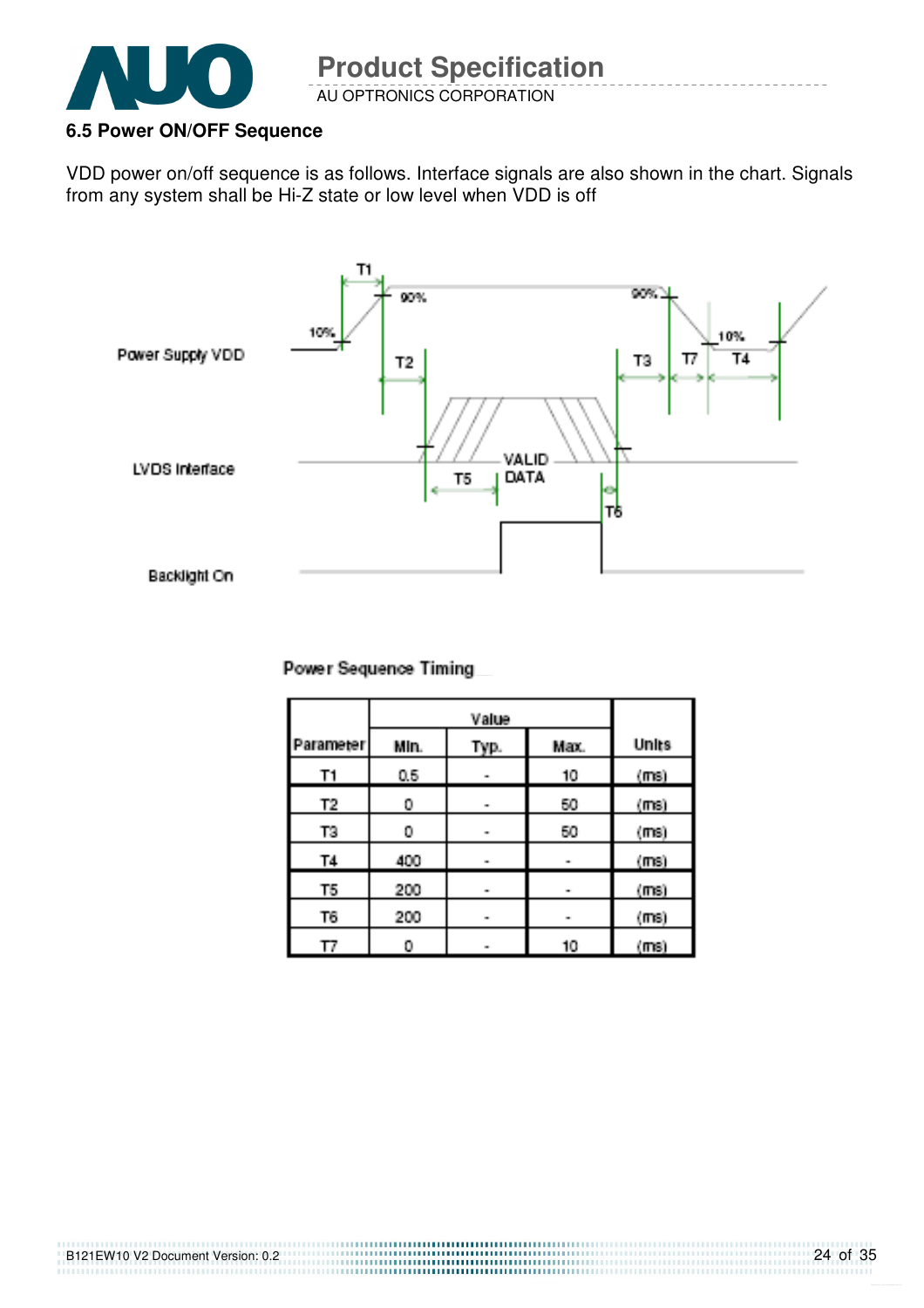

#### LED on/off sequence is as follows. Interface signals are also shown in the chart.



**Power Sequence Timing** 

| Symbol         | Min | Typ | Max | Unit |
|----------------|-----|-----|-----|------|
| <b>T1</b>      | 10  |     |     | ms   |
| T <sub>2</sub> | 10  |     |     | ms   |
| T <sub>3</sub> | 50  |     |     | ms   |
| <b>T4</b>      | ი   |     |     | ms   |
| T <sub>5</sub> | 10  |     |     | ms   |

Note: The duty of LED dimming signal should be more than 20% in T2 and T3.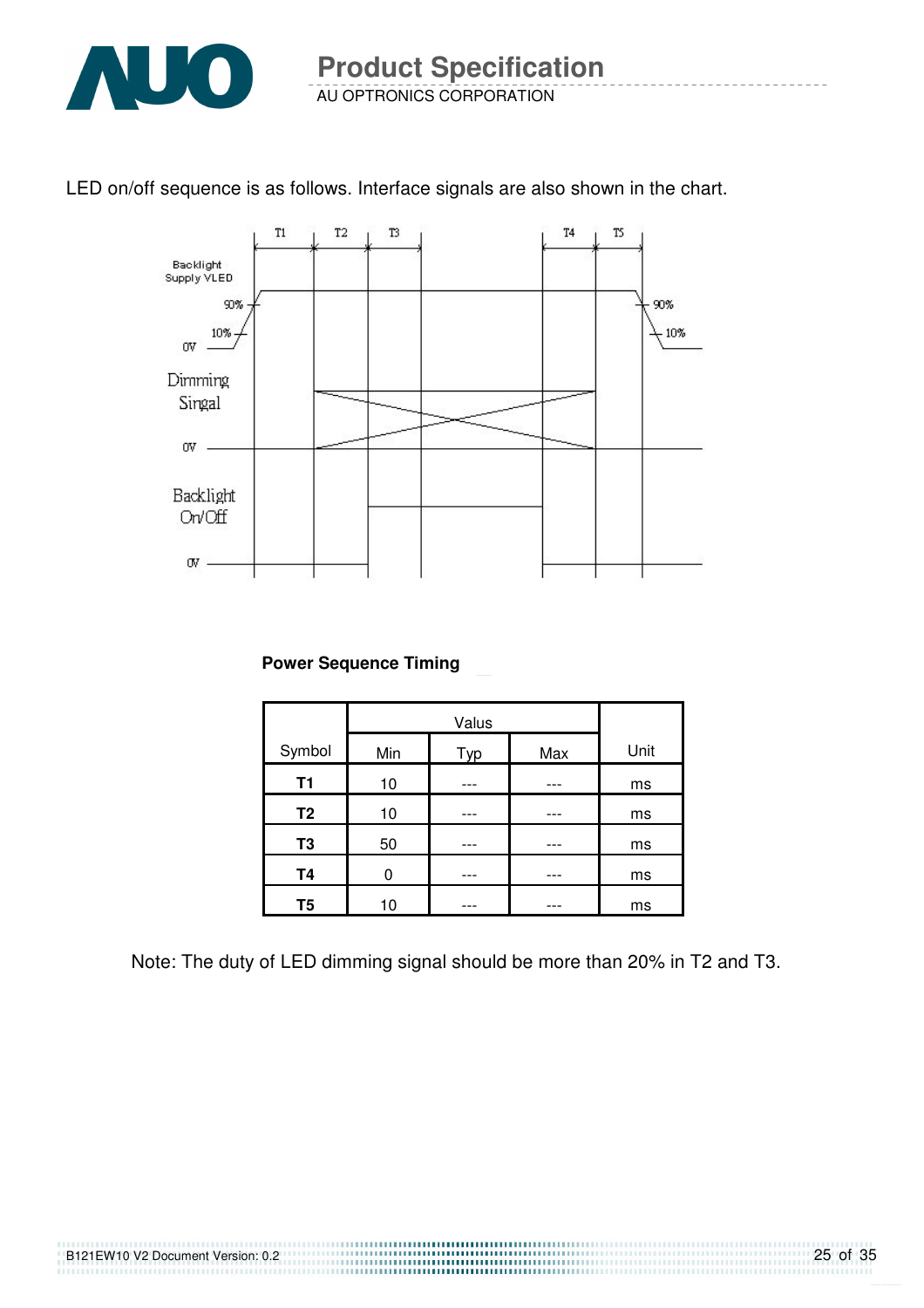

# **7. Connector Description**

Physical interface is described as for the connector on module.

These connectors are capable of accommodating the following signals and will be following components.

## **7.1 TFT LCD Module**

| <b>Connector Name / Designation</b> | <b>For Signal Connector</b> |
|-------------------------------------|-----------------------------|
| Manufacturer                        | <b>IPEX or compatible</b>   |
| Type / Part Number                  | IPEX 20455-040E-12          |
| <b>Mating Housing/Part Number</b>   | IPEX 20453-040T-11          |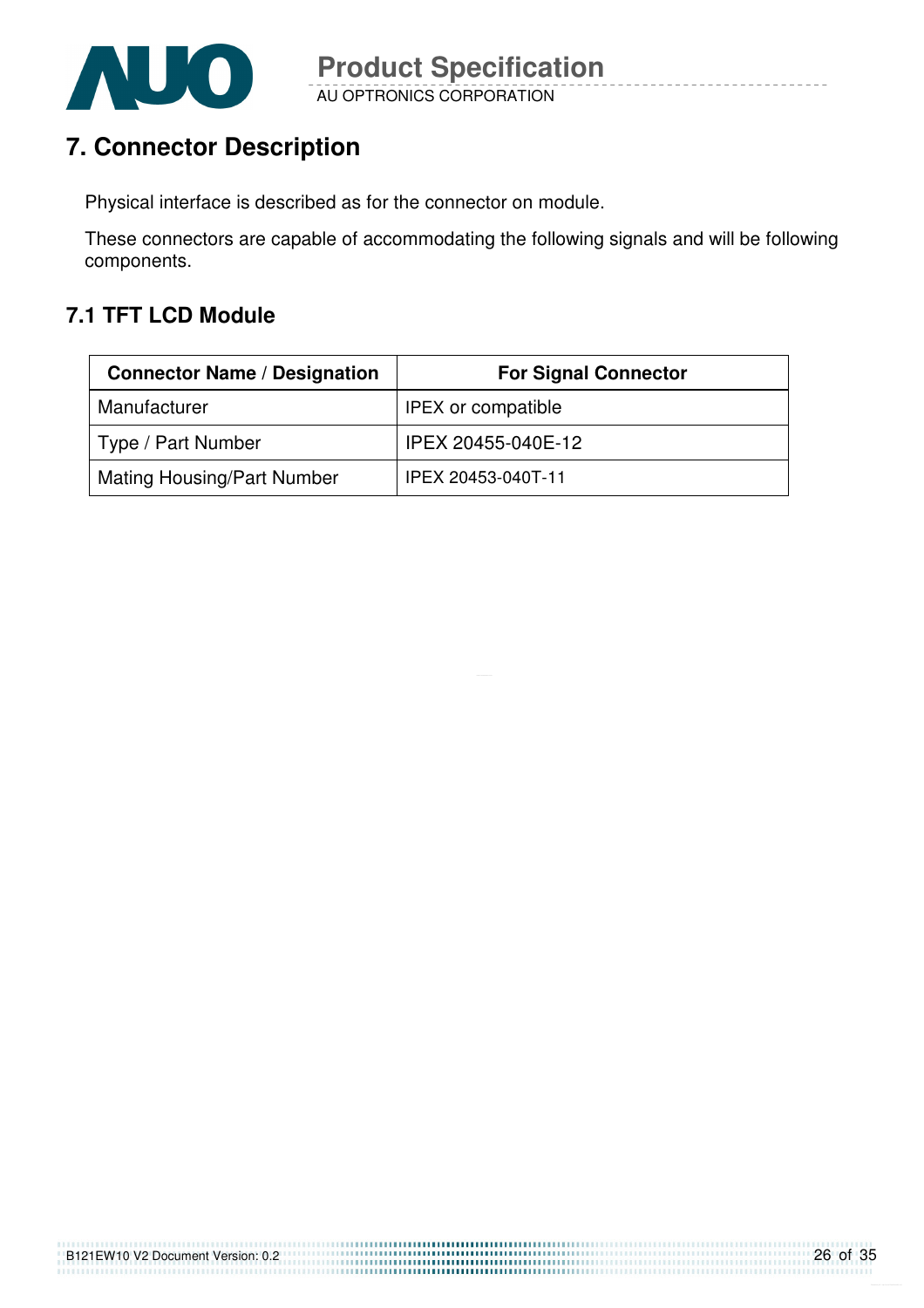

# **8. LED Driving Specification**

#### **8.1 Connector Description**

It is a intergrative interface and comibe into LVDS connector. The type and mating refer to section 7.

#### **8.2 Pin Assignment**

Ref. to 6.3

## **9. Vibration and Shock Test**

#### **9.1 Vibration Test**

**Test Spec:** 

- **•** Test method: Non-Operation
- Acceleration: 1.5 G, Half sine pulse
- **•** Frequency: 10 500Hz Sine wave
- Sweep: 30 Minutes each Axis (X, Y, Z)

#### **9.2 Shock Test Spec:**

**Test Spec:** 

- **•** Test method: Non-Operation
- Acceleration: 240 G, Half sine pulse
- Active time: 2 ms
- Pulse: X,Y,Z .one time for each side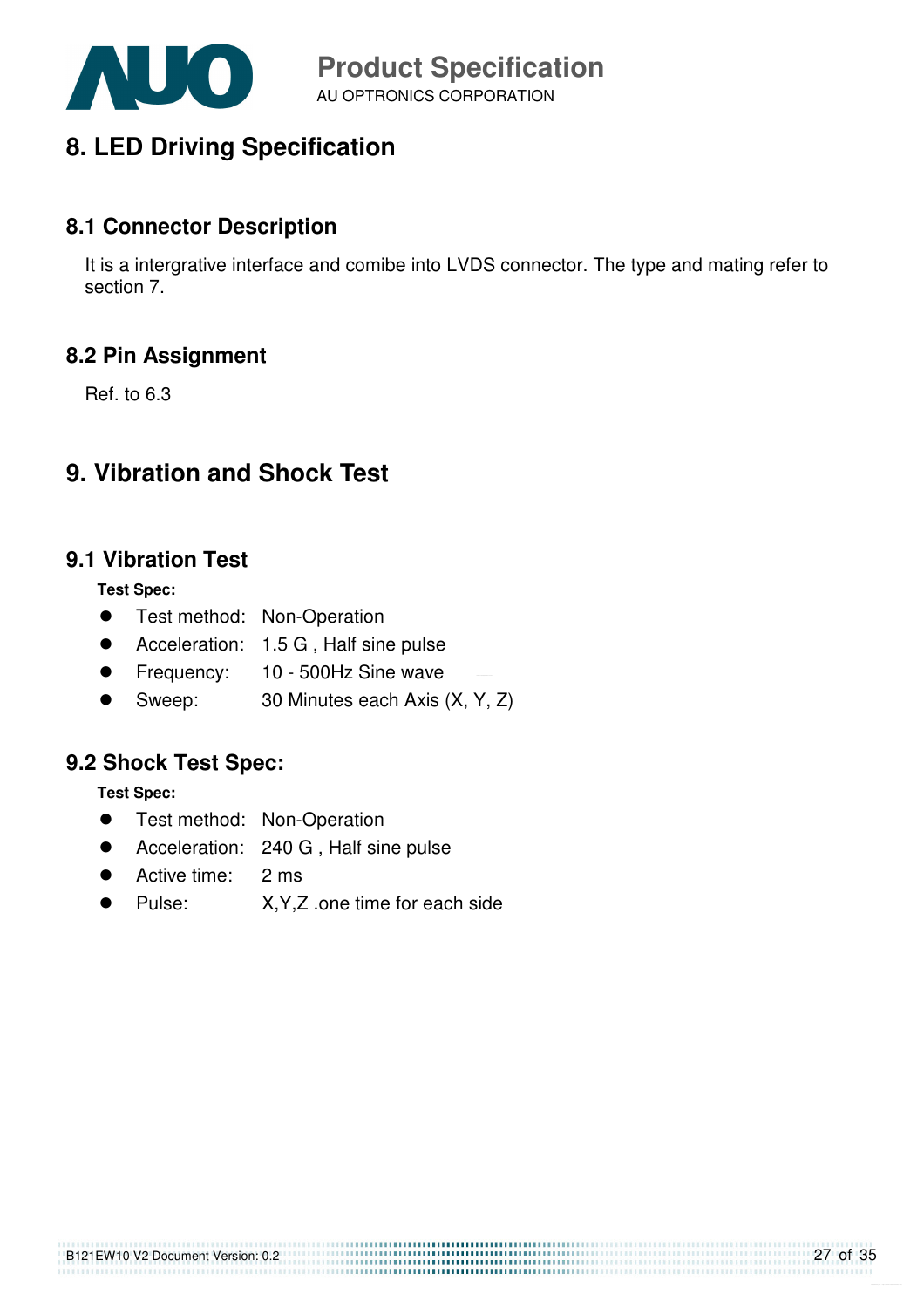

AU OPTRONICS CORPORATION **Product Specification** 

## **10. Reliability**

| <b>Items</b>                                | <b>Required Condition</b>                     | <b>Note</b> |
|---------------------------------------------|-----------------------------------------------|-------------|
| <b>Temperature</b><br><b>Humidity Bias</b>  | Ta= 40℃, 90%RH, 300h                          |             |
| <b>High Temperature</b><br><b>Operation</b> | Ta= 50℃, Dry, 300h                            |             |
| <b>Low Temperature</b><br><b>Operation</b>  | Ta= 0℃, 300h                                  |             |
| <b>High Temperature</b><br><b>Storage</b>   | Ta= 60℃, 300h                                 |             |
| <b>Low Temperature</b><br><b>Storage</b>    | Ta= -20℃, 300h                                |             |
| <b>Thermal Shock</b><br>Test                | Ta=-20℃to 60℃, Duration at 30 min, 100 cycles |             |
| <b>ESD</b>                                  | ∣Contact : ±8 KV                              | Note 1      |
|                                             | Air : ±15 KV                                  |             |

**Note1:** According to EN 61000-4-2 , ESD class B: Some performance degradation allowed. No data lost

. Self-recoverable. No hardware failures.

**Remark:** MTBF (Excluding the LED): 30,000 hours with a confidence level 90%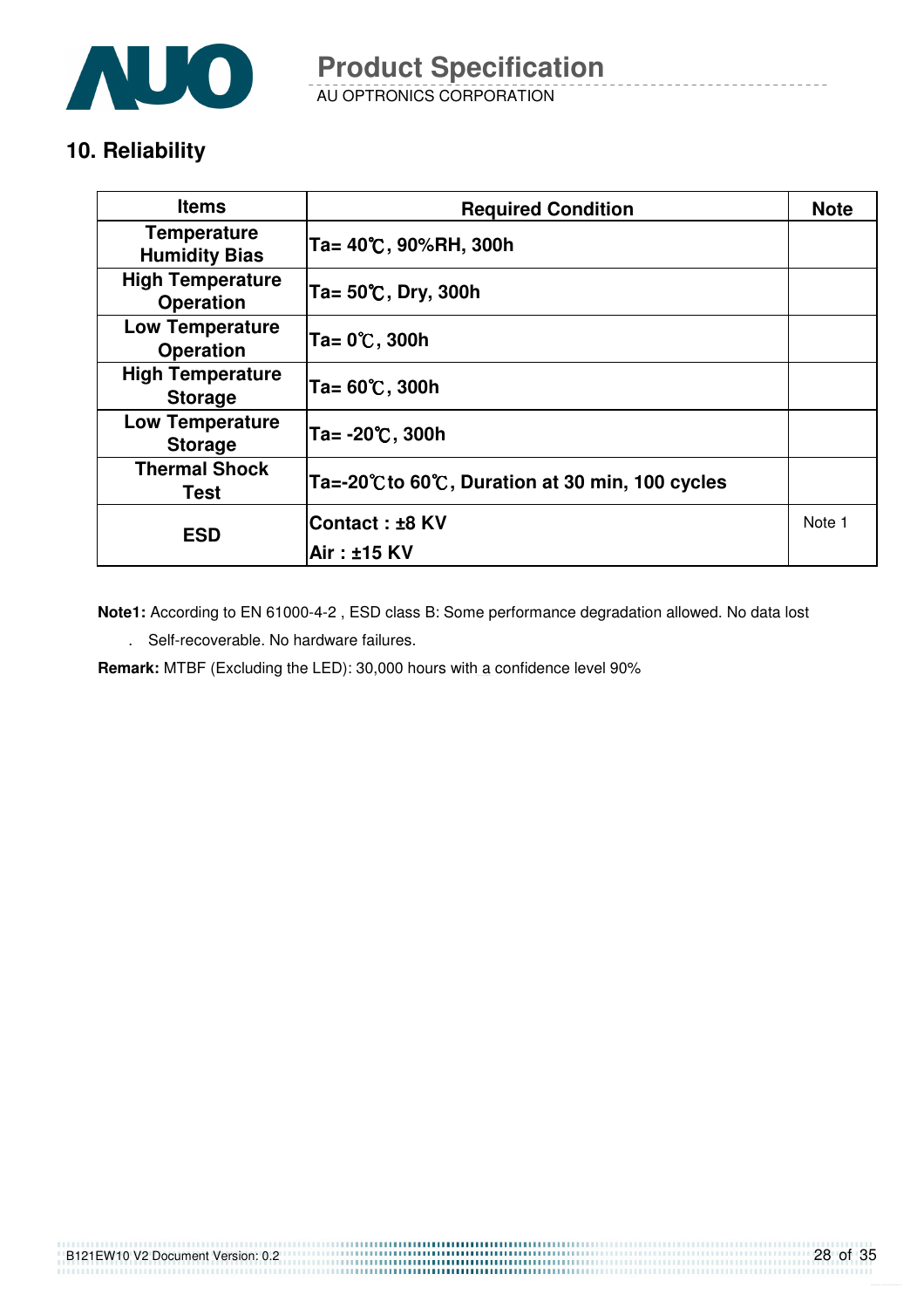

AU OPTRONICS CORPORATION

## **11. Mechanical Characteristics**

## **11.1 LCM Outline Dimension**

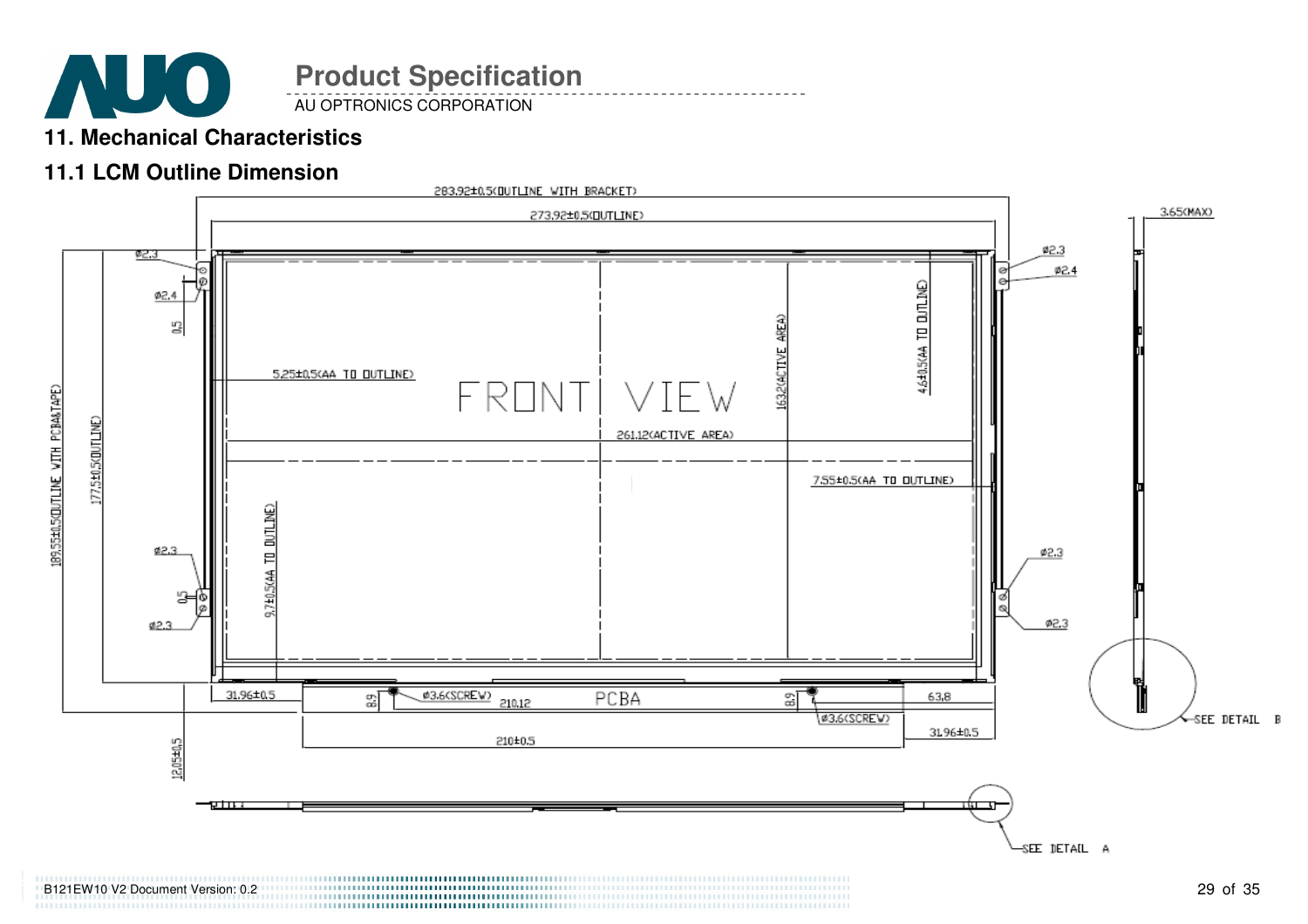

AU OPTRONICS CORPORATION

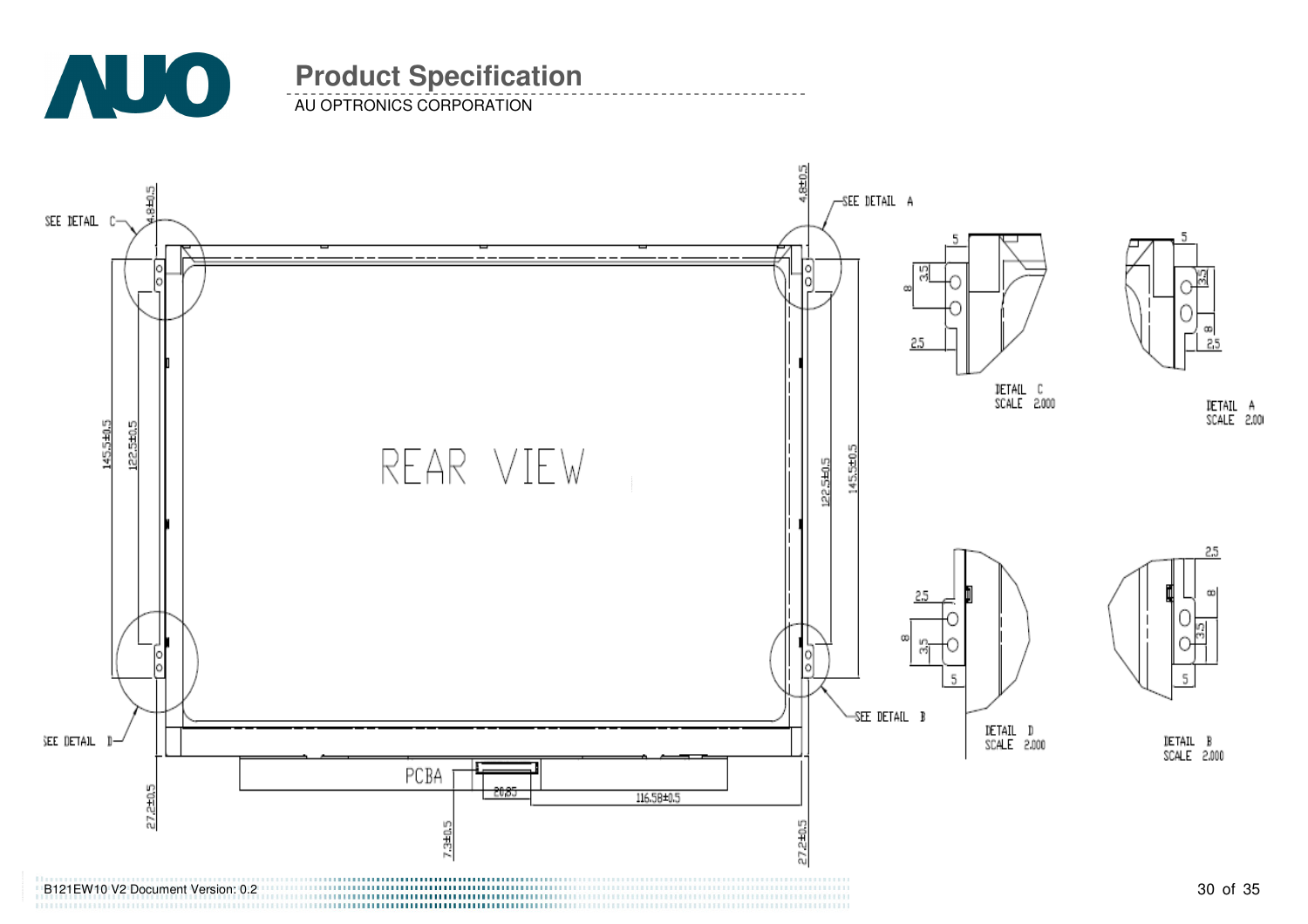

AU OPTRONICS CORPORATION

**12. Shipping and Package** 

**12.1 Shipping Label Format** 



Manufactured xx/xx Model No: B121EW10 V2 AU Optronics 0AXXG MADE IN TAIWAN (M1)

 $H/W:$  OA  $F/W:1$ 

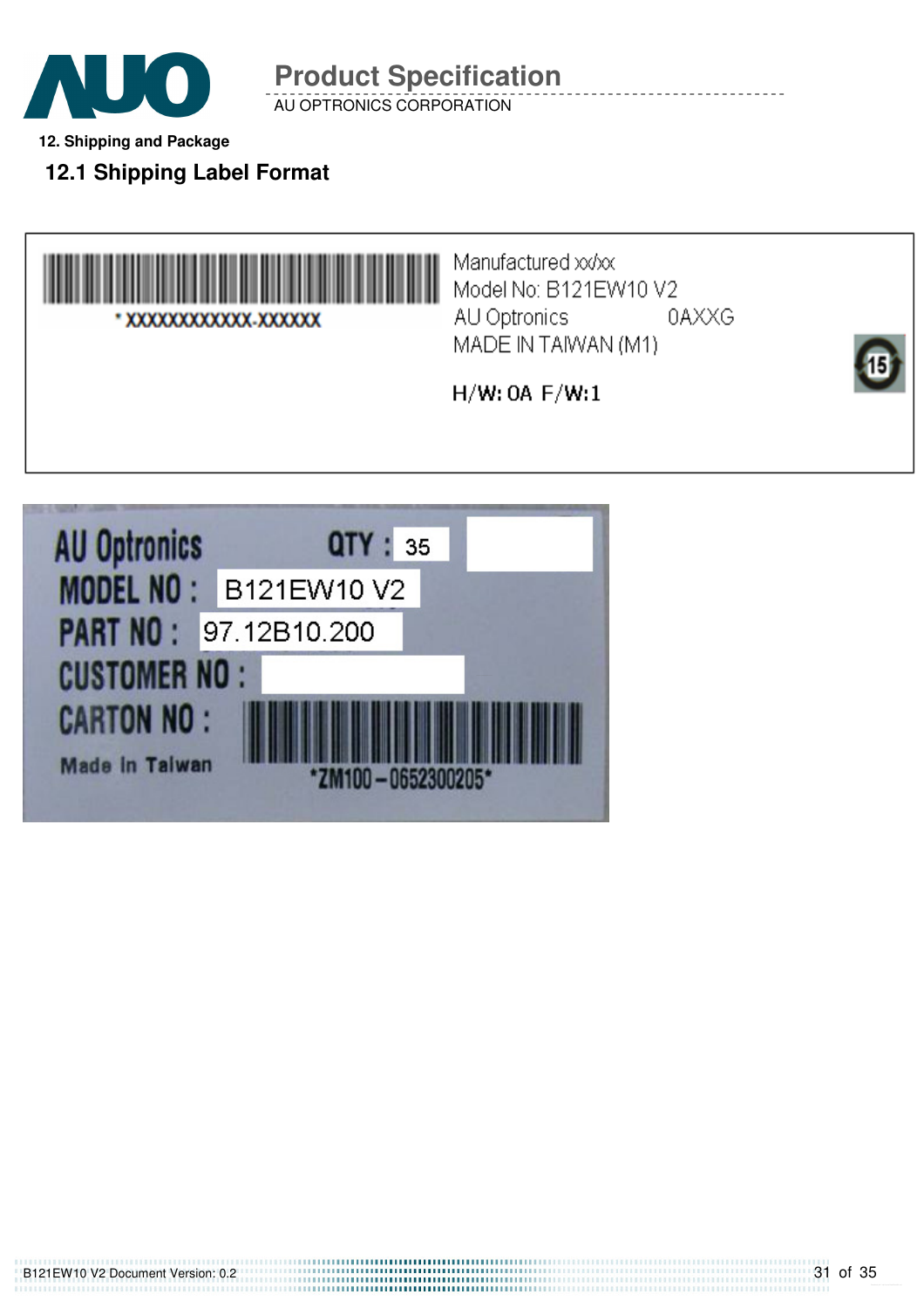

AU OPTRONICS CORPORATION

The outside dimension of carton is 455 (L)mm x 380 (W)mm x 355 (H)mm



## **12.3 Shipping package of palletizing sequence**

B121EW10 V2 Document Version: 0.2



,,,,,,,,,,,,,,,,,,,,,,,,,,,,,,,,,,,,,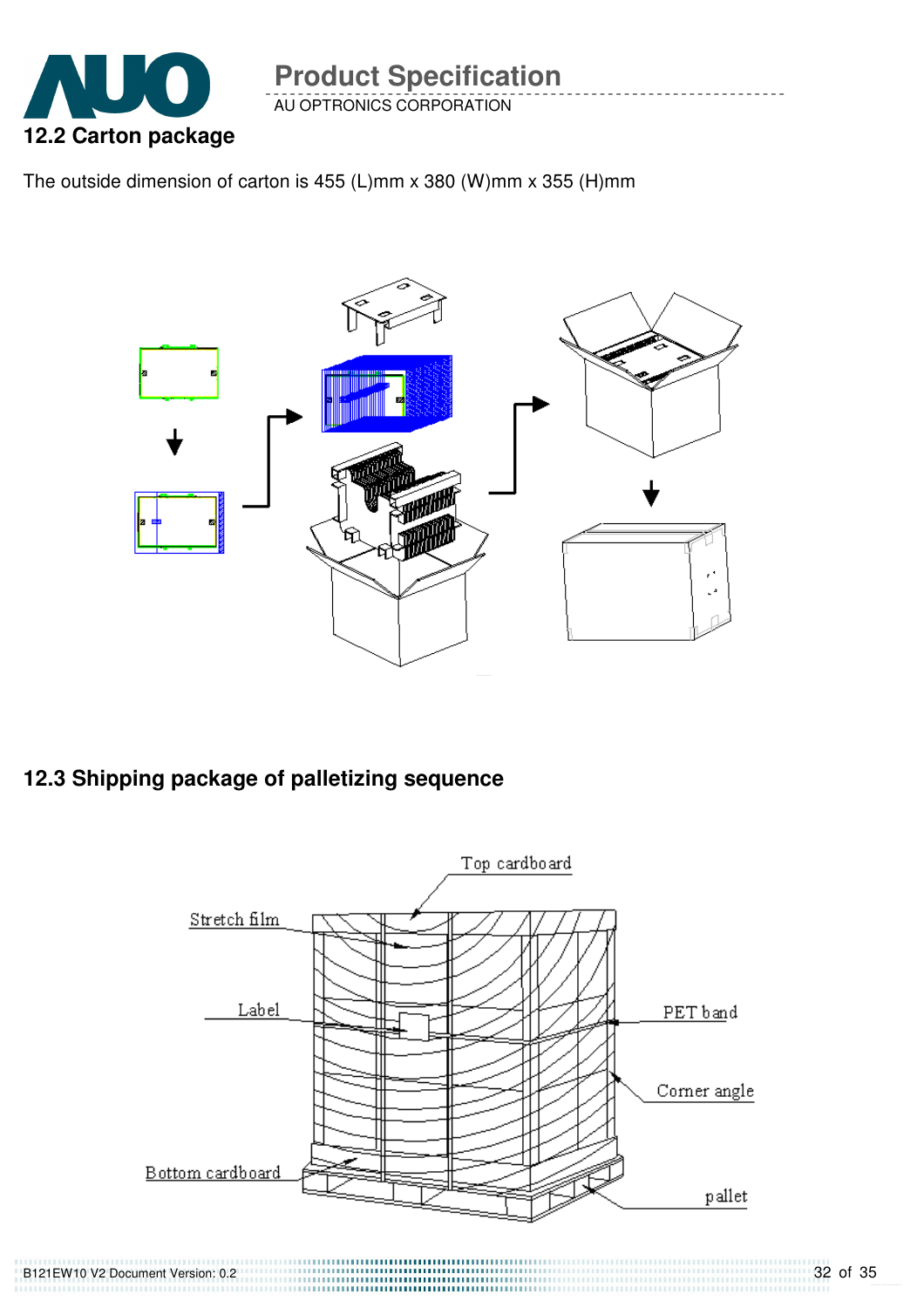

AU OPTRONICS CORPORATION

## **13. Appendix: EDID description**

| <b>Address</b> | <b>FUNCTION</b>                                       | Value          | Value      | Value       | <b>Note</b> |
|----------------|-------------------------------------------------------|----------------|------------|-------------|-------------|
| <b>HEX</b>     |                                                       | <b>HEX</b>     | <b>BIN</b> | <b>DEC</b>  |             |
| 00             | Header                                                | 00             | 00000000   | $\mathbf 0$ |             |
| 01             |                                                       | FF             | 11111111   | 255         |             |
| 02             |                                                       | FF             | 11111111   | 255         |             |
| 03             |                                                       | FF             | 11111111   | 255         |             |
| 04             |                                                       | FF             | 11111111   | 255         |             |
| 05             |                                                       | FF             | 11111111   | 255         |             |
| 06             |                                                       | FF             | 11111111   | 255         |             |
| 07             |                                                       | 00             | 00000000   | 0           |             |
| 08             | EISA Manuf. Code LSB                                  | 06             | 00000110   | 6           |             |
| 09             | <b>Compressed ASCII</b>                               | AF             | 10101111   | 175         |             |
| 0A             | Product Code                                          | 14             | 00010100   | 20          |             |
| 0B             | hex, LSB first                                        | A <sub>2</sub> | 10100010   | 162         |             |
| 0C             | 32-bit ser #                                          | 00             | 00000000   | 0           |             |
| 0D             |                                                       | 00             | 00000000   | 0           |             |
| 0E             |                                                       | 00             | 00000000   | 0           |             |
| 0F             |                                                       | 00             | 00000000   | $\pmb{0}$   |             |
| 10             | Week of manufacture                                   | 01             | 00000001   | 1           |             |
| 11             | Year of manufacture                                   | 12             | 00010010   | 18          |             |
| 12             | EDID Structure Ver.                                   | 01             | 00000001   | 1.          |             |
| 13             | EDID revision #                                       | 03             | 00000011   | 3           |             |
| 14             | Video input def. (digital I/P, non-TMDS, CRGB)        | 80             | 10000000   | 128         |             |
| 15             | Max H image size<br>(rounded to cm)                   | 1A             | 00011010   | 26          |             |
| 16             | Max V image size (rounded to cm)                      | 10             | 00010000   | 16          |             |
| 17             | <b>Display Gamma</b><br>$(=(gamma*100)-100)$          | 78             | 01111000   | 120         |             |
| 18             | Feature support (no DPMS, Active OFF, RGB, tmg Blk#1) | 0A             | 00001010   | 10          |             |
| 19             | Red/green low bits (Lower 2:2:2:2 bits)               | 89             | 10001001   | 137         |             |
| 1A             | Blue/white low bits (Lower 2:2:2:2 bits)              | E <sub>5</sub> | 11100101   | 229         |             |
| 1B             | Red x (Upper 8 bits)                                  | 94             | 10010100   | 148         |             |
| 1C             | Red y/ highER 8 bits                                  | 57             | 01010111   | 87          |             |
| 1D             | Green x                                               | 54             | 01010100   | 84          |             |
| 1E             | Green y                                               | 93             | 10010011   | 147         |             |
| 1F             | Blue x                                                | 27             | 00100111   | 39          |             |
| 20             | Blue y                                                | 22             | 00100010   | 34          |             |
| 21             | White x                                               | 50             | 01010000   | 80          |             |
| 22             | White y                                               | 54             | 01010100   | 84          |             |
| 23             | Established timing 1                                  | 00             | 00000000   | 0           |             |
| 24             | Established timing 2                                  | 00             | 00000000   | 0           |             |
| 25             | Established timing 3                                  | $00\,$         | 00000000   | 0           |             |
| 26             | Standard timing #1                                    | 01             | 00000001   | 1           |             |
| 27             |                                                       | 01             | 00000001   | 1           |             |
| 28             | Standard timing #2                                    | 01             | 00000001   | 1           |             |
| 29             |                                                       | 01             | 00000001   | 1           |             |
| 2A             | Standard timing #3                                    | .01            | 00000001   | 1           |             |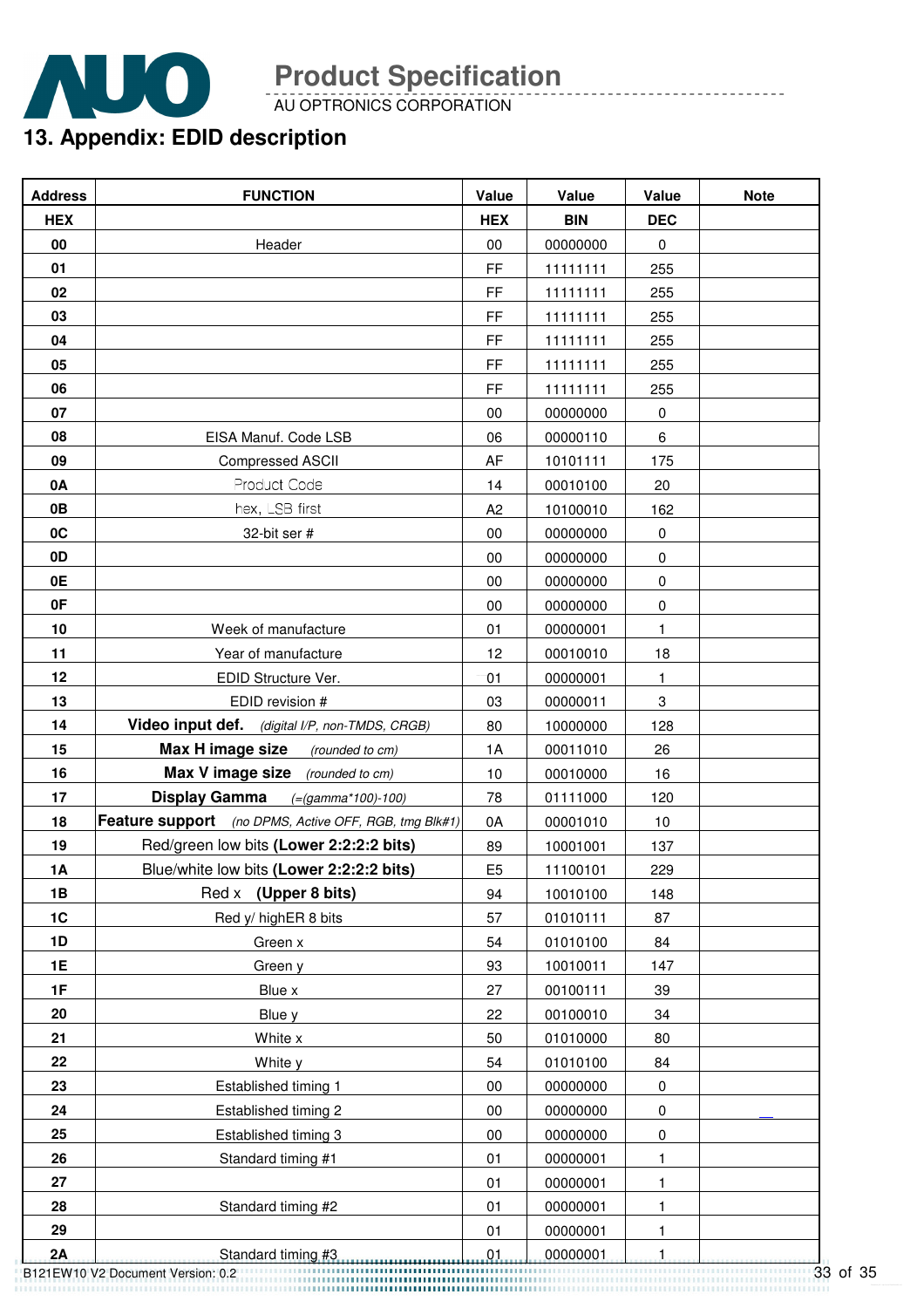

AU OPTRONICS CORPORATION

| 2B |                                                      |                | 00000001 | 1         |  |
|----|------------------------------------------------------|----------------|----------|-----------|--|
| 2C | Standard timing #4                                   | 01<br>01       | 00000001 | 1         |  |
| 2D |                                                      | 01             | 00000001 | 1         |  |
| 2E | Standard timing #5                                   | 01             | 00000001 | 1         |  |
| 2F |                                                      | 01             | 00000001 | 1         |  |
| 30 | Standard timing #6                                   | 01             | 00000001 | 1         |  |
| 31 |                                                      | 01             | 00000001 | 1         |  |
| 32 | Standard timing #7                                   | 01             | 00000001 | 1         |  |
| 33 |                                                      | 01             | 00000001 | 1         |  |
| 34 |                                                      | 01             | 00000001 | 1         |  |
| 35 | Standard timing #8                                   | 01             | 00000001 | 1         |  |
| 36 | Pixel Clock/10000<br><b>LSB</b>                      | EA             | 11101010 | 234       |  |
| 37 | Pixel Clock/10000<br><b>USB</b>                      | 1A             | 00011010 | 26        |  |
| 38 | Horz active Lower 8bits                              | $00\,$         | 00000000 |           |  |
| 39 | Horz blanking Lower 8bits                            | 7E             | 01111110 | 0<br>126  |  |
| 3A | HorzAct:HorzBlnk<br>Upper 4:4 bits                   | 50             | 01010000 | 80        |  |
| 3B | Vertical Active Lower 8bits                          |                | 00100000 | 32        |  |
| 3C | Vertical Blanking<br><b>Lower 8bits</b>              | 20             | 00010000 |           |  |
| 3D | Vert Act: Vertical Blanking<br>(upper 4:4 bit)       | 10<br>30       | 00110000 | 16<br>48  |  |
| 3E | HorzSync. Offset                                     |                | 00110000 | 48        |  |
| 3F | HorzSync.Width                                       | 30<br>20       | 00100000 | 32        |  |
| 40 | VertSync.Offset: VertSync.Width                      | 36             | 00110110 | 54        |  |
| 41 | Horz‖ Sync Offset/Width Upper 2bits                  | 00             | 00000000 | 0         |  |
| 42 | Horizontal Image Size Lower 8bits                    | 05             | 00000101 | 5         |  |
| 43 | Vertical Image Size Lower 8bits                      | A <sub>3</sub> | 10100011 | 163       |  |
| 44 | Horizontal & Vertical Image Size (upper 4:4 bits)    | 10             | 00010000 | 16        |  |
| 45 | Horizontal Border (zero for internal LCD)            | $00\,$         | 00000000 | $\pmb{0}$ |  |
| 46 | Vertical Border (zero for internal LCD)              | 00             | 00000000 | 0         |  |
| 47 | Signal (non-intr, norm, no stero, sep sync, neg pol) | 18             | 00011000 | 24        |  |
| 48 | Detailed timing/monitor                              | 00             | 00000000 | 0         |  |
| 49 | descriptor #2                                        | 00             | 00000000 | 0         |  |
| 4Α |                                                      | $00\,$         | 00000000 | 0         |  |
| 4B |                                                      | 0F             | 00001111 | 15        |  |
| 4C |                                                      | 00             | 00000000 | 0         |  |
| 4D |                                                      | 00             | 00000000 | 0         |  |
| 4E |                                                      | 00             | 00000000 | 0         |  |
| 4F |                                                      | $00\,$         | 00000000 | 0         |  |
| 50 |                                                      | 00             | 00000000 | 0         |  |
| 51 |                                                      | $00\,$         | 00000000 | 0         |  |
| 52 |                                                      | $00\,$         | 00000000 | 0         |  |
| 53 |                                                      | 00             | 00000000 | 0         |  |
| 54 |                                                      | $00\,$         | 00000000 | 0         |  |
| 55 |                                                      | $00\,$         | 00000000 | 0         |  |
| 56 |                                                      | $00\,$         | 00000000 | 0         |  |
| 57 |                                                      | 00             | 00000000 | 0         |  |
| 58 |                                                      | 00             | 00000000 | 0         |  |
| 59 |                                                      | 20             | 00100000 | 32        |  |
|    |                                                      |                |          |           |  |